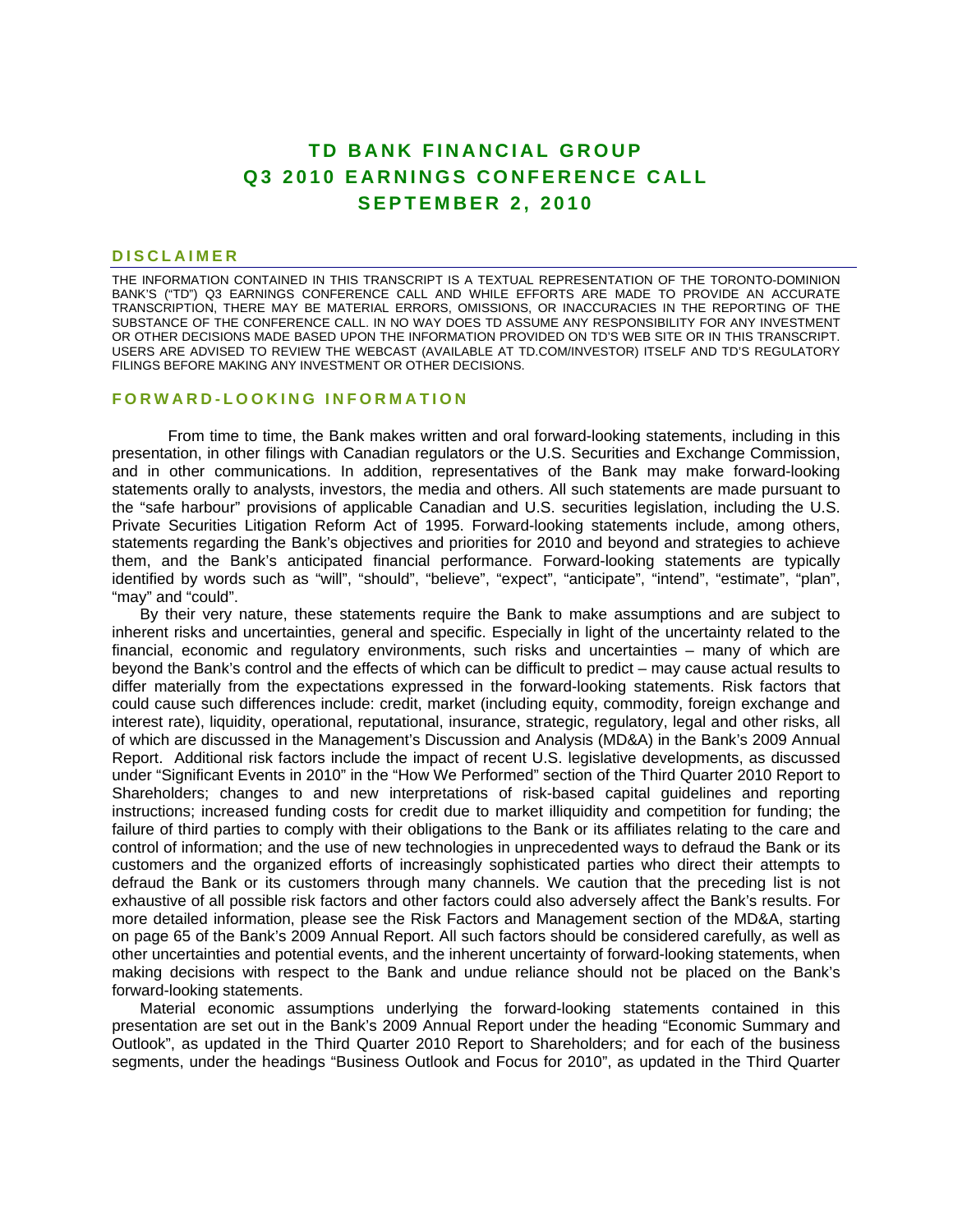2010 Report to Shareholders under the headings "Business Outlook"; and for the Corporate segment in the report under the heading "Outlook".

Any forward-looking statements contained in this presentation represent the views of management only as of the date hereof and are presented for the purpose of assisting the Bank's shareholders and analysts in understanding the Bank's financial position, objectives and priorities and anticipated financial performance as at and for the periods ended on the dates presented, and may not be appropriate for other purposes. The Bank does not undertake to update any forward-looking statements, whether written or oral, that may be made from time to time by or on its behalf, except as required under applicable securities legislation.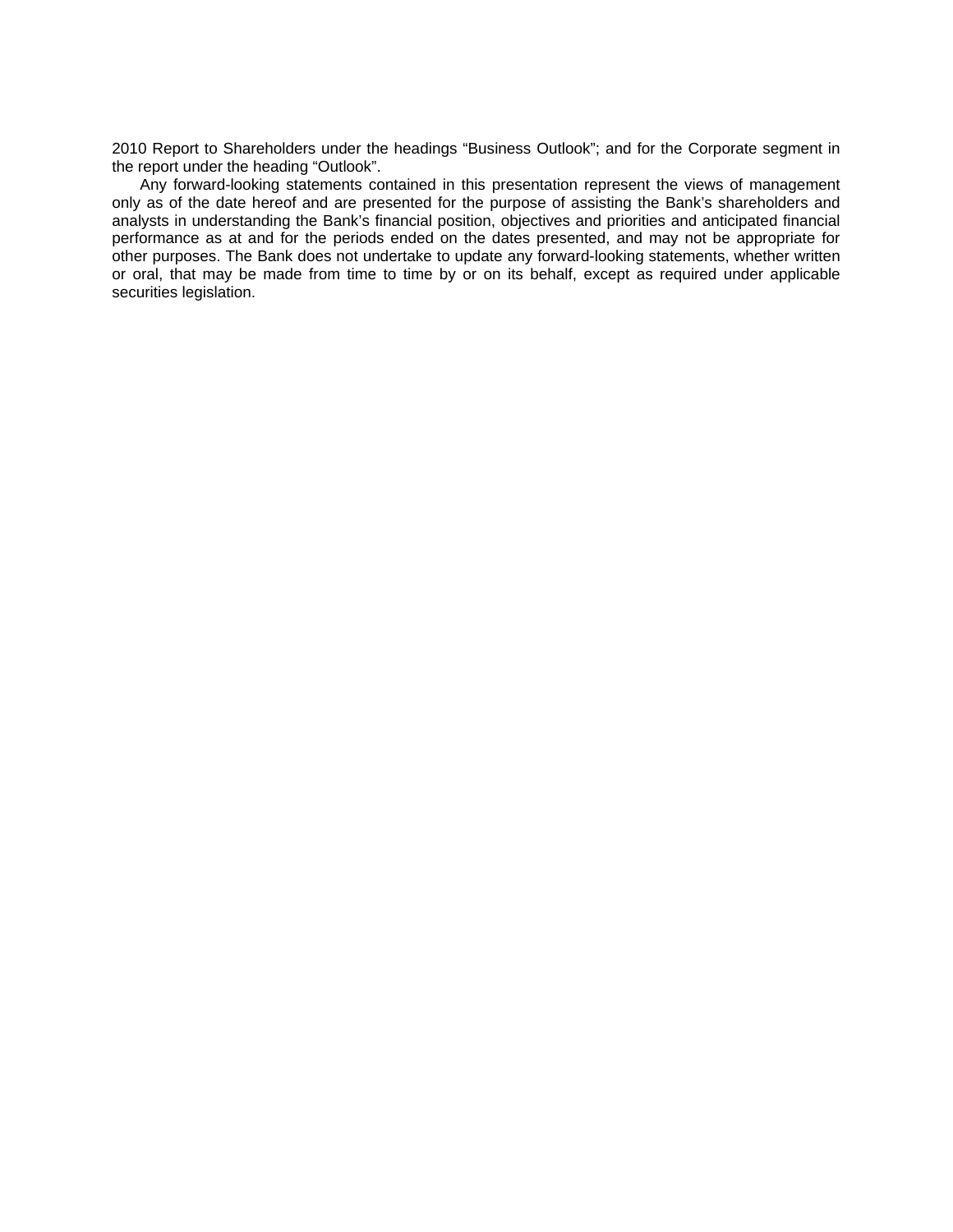## **CORPORATE PARTICIPANTS**

## **Mushtak Najarali**

*Toronto-Dominion Bank - IR* 

**Ed Clark**  *Toronto-Dominion Bank - President and CEO* 

**Colleen Johnston**  *Toronto-Dominion Bank - Chief Financial Officer* 

**Mark Chauvin**  *Toronto-Dominion Bank - Chief Risk Officer* 

**Bob Dorrance**  *Toronto-Dominion Bank - Group Head Wholesale Banking* 

**Tim Hockey**  *Toronto-Dominion Bank - Group Head Canadian Personal and Commercial Banking* 

**Bharat Masrani**  *Toronto-Dominion Bank - Group Head, U.S. Personal and Commercial Banking* 

**Bill Hatanaka**  *Toronto-Dominion Bank - Group Head Wealth Management* 

## **CONFERENCE CALL PARTICIPANTS**

**Andre-Phillippe Hardy**  *RBC Capital Markets - Analyst* 

**Michael Goldberg**  *Desjardins Securities - Analyst* 

**John Reucassel**  *BMO Capital Markets - Analyst* 

**Darko Mihelic**  *Cormark Securities - Analyst* 

**Steve Theriault**  *BofA Merrill Lynch - Analyst* 

**Mario Mendonca**  *Canaccord Genuity - Analyst* 

**Gabriel Dechaine**  *Credit Suisse - Analyst* 

**Cheryl Pate**  *Morgan Stanley - Analyst* 

**Sumit Malhotra**  *Macquarie Capital Markets - Analyst*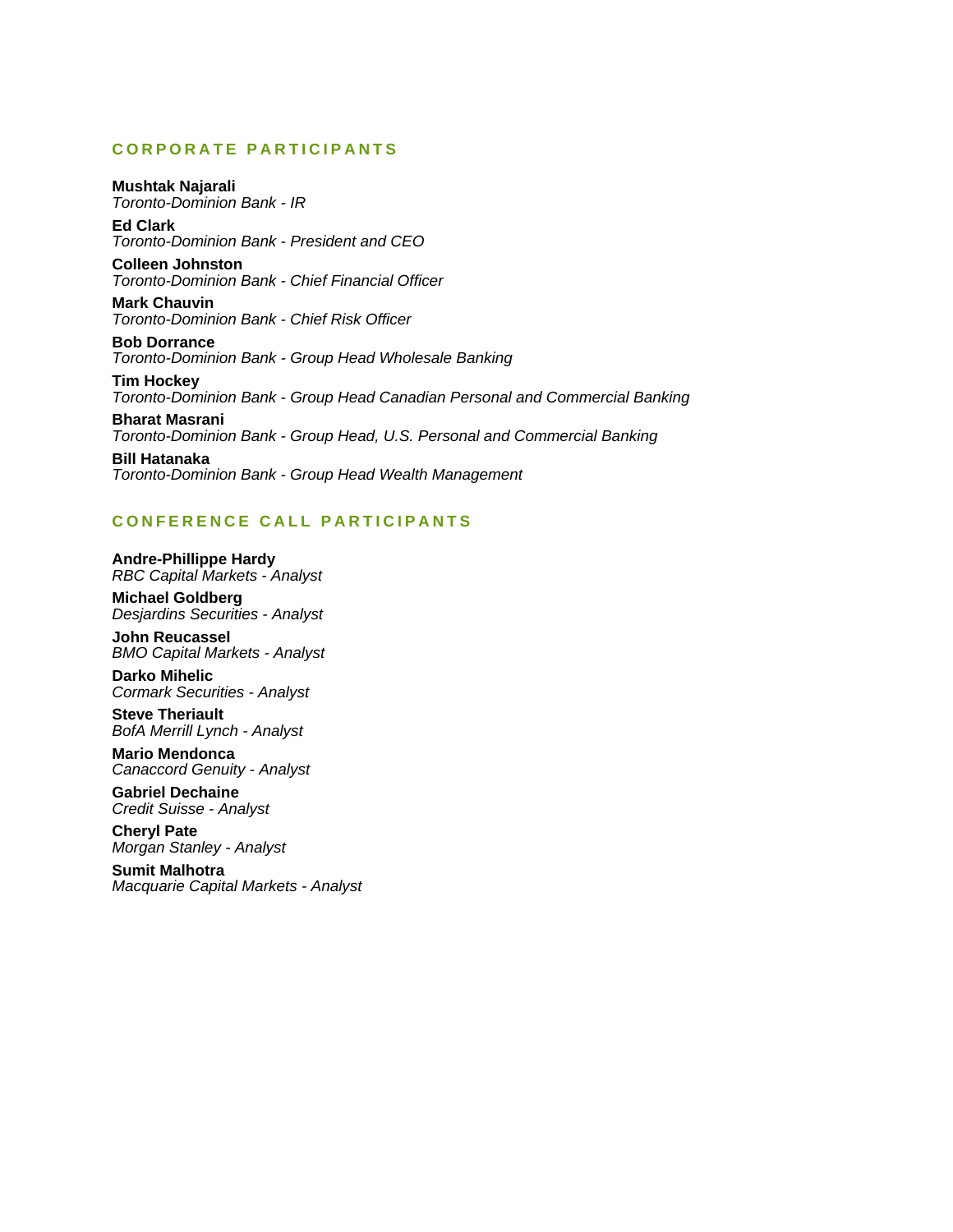## **PRESENTATION**

## **Mushtak Najarali** *- Toronto-Dominion Bank - VP, Investor Relations*

Good afternoon and welcome to the TD Bank Financial Group 2010 Third Quarter investor presentation. My name is Mushtak Najarali and I'm Vice President of Investor Relations for the Bank. We'll begin today's presentation with strategic remarks from Ed Clark, the Bank's CEO. After which Colleen Johnston, the Bank's CFO, will present our third quarter operating results. Mark Chauvin, Chief Risk Officer will then offer comments on credit quality. After that, we'll entertain questions from those present in the room today and also from prequalified analysts and investors on the phone. Also with us to answer your questions today are Bob Dorrance, Group Head Wholesale Banking, Bernie Dorval, Group Head Insurance and Global Development. Bill Hatanaka, Group Head, Wealth Management. Tim Hockey, Group Head Canadian Banking and Bharat Masrani, Group Head, US P&C Banking. As in the past, we'll try to keep this call to about an hour with Ed, Colleen and Mark's comments taking up about half that time.

With that, please turn to slide two. At this time, I'd like to caution our listeners by stating the following on behalf of those speaking today. We note that this presentation contains forward-looking statements and there are risks that actual results could differ materially from what is discussed. Any forward-looking statements contained in this presentation represent the views of management only. As of the date hereof, and are presented for the purpose of assisting the Bank's shareholders and analysts in understanding the Bank's financial position, objectives, priorities and anticipated financial performance as at and for the periods ended on the dates presented and may not be appropriate for other purposes. Certain material factors or assumptions were applied in making these forward-looking statements. For additional information on these material factors and assumptions that could cause actual results to differ please see our Q3 2010 MD&A and our 2009 annual report, which can be found on our website at TD.com. We also refer you to our press release regarding the agreement to acquire The South Financial Group Incorporated as well as TD's and South Financial's filings with the SEC.

Also, parts of this presentation relating to South Financial transaction are addressed in the prospectus proxy statement filed with the SEC. We urge you to read it as it has important information. Information about the participants in the solicitation is also contained in our annual report and proxy circular filed with the SEC and in South Financial's proxy statement for annual meeting filed with the SEC. With that, please let me turn the presentation over to Ed.

#### **Ed Clark** *- Toronto-Dominion Bank - President and CEO*

Thanks Mushtak, and thanks and welcome everybody for showing up this afternoon. So Colleen's going to be up shortly to discuss the third quarter results in detail. But I thought I'd start off by talking about our performance and then given you a sense of where we see ourselves going for the end of 2010 and then into 2011.

For me, this was a great quarter. Our focus on high quality, reliable, lower risk retail businesses proved out our consistent strategy that we can grow without going out the risk curve. Total adjusted retail earnings hit a new high of 1.3 billion dollars, up 21% year-over-year. That's really impressive growth, considering that only two years ago we were talking about quarterly retail earnings trying to break through the billion dollar mark. Our Canadian retail banking operations set an earnings record for the third straight quarter and our US personal and commercial banking earnings also were a record, they're at the highest level since we entered the United States. This growth helped offset the predicted continuing normalization in our wholesale results and an elevated corporate loss. You'll get some more detail from Colleen in a few minutes.

Our balance sheet remains very strong. The Tier one capital ratio hit another high at 12.5%, while our risk weighted assets remained relatively stable. It probably won't surprise you that our strong performance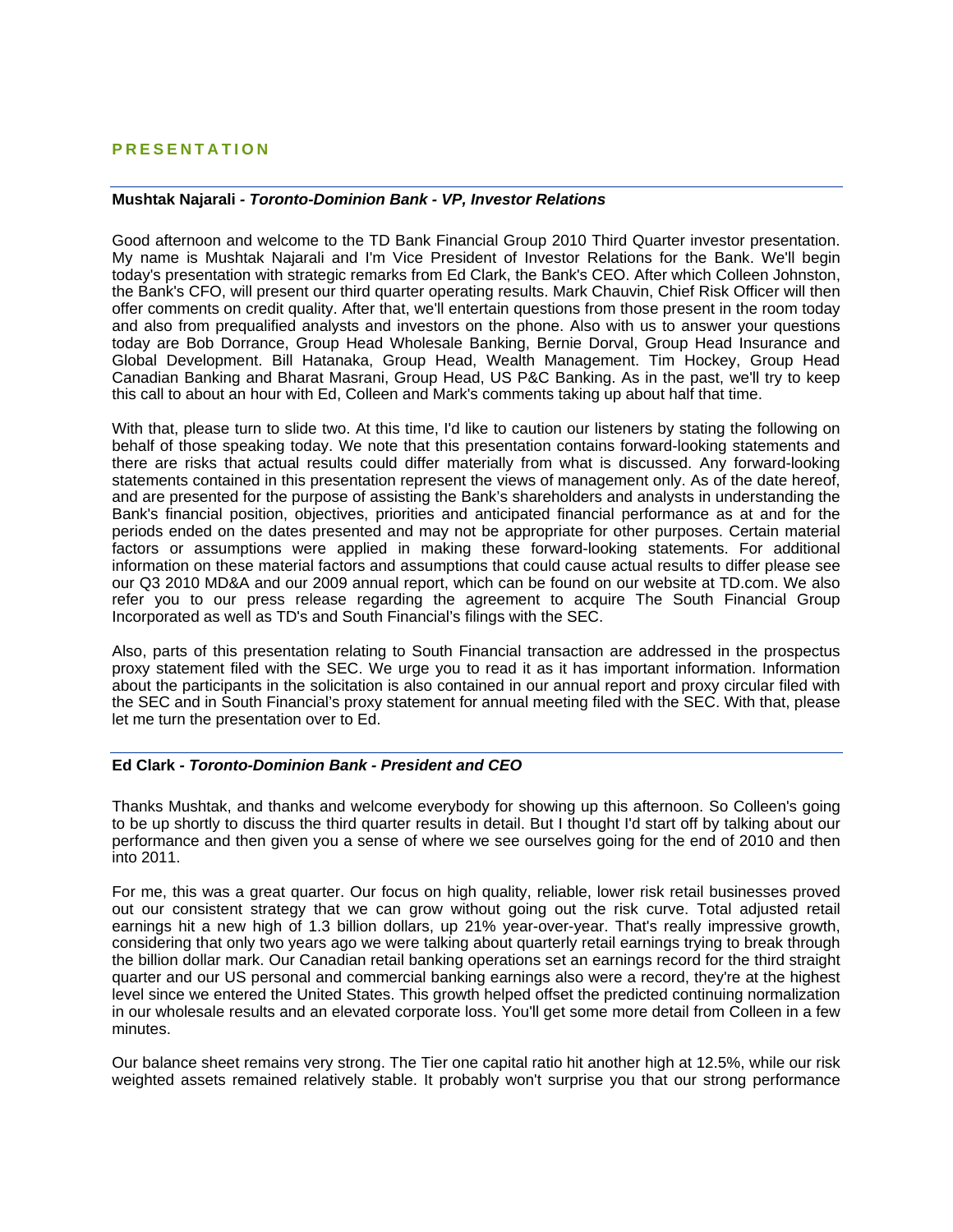was again led by our Canadian and personal **-** Commercial and Personal Bank with earnings grew 24% year-over-year. The continued strength of the housing market drove strong volumes in real estate lending and business deposits also became a very good source of growth. As was the story last quarter, the tailwind of improving credit led to lower PCLs this quarter.

TD Canada Trust has been an unbelievable growth story. Over the past decade, this franchise has done a wonderful job growing deposits, lending to consumers and serving Canadians with an ever-growing branch network.. Our commitment to be the leader in Customer Service has consistently been the core of our approach and our customers are clearly impressed. In July, we were ranked number one in customer satisfaction in Canada by JD Power for the fifth consecutive year. And just last week we received a Synovate award for excellence in Customer Service for the sixth year in a row. This unwavering commitment to be the clear leader in Customer Service has been vital in growing the franchise. Let me put this in perspective. TD Canada Trust delivered more earnings this quarter than the combined earnings of both TD and Canada Trust in the Personal and Commercial Banking space for all of 2000. An unbelievable growth story. Congratulations to Tim and the entire TD Canada Trust team on these phenomenal achievements.

I also want to comment on our insurance business which has been operating under some challenging conditions over the last year or so. We've now seen improvement in the environment as well as solid policy growth. This has led to better results and positions us well moving into 2011. Wealth Management saw earnings increase 23% over last year, and that marks the sixth consecutive quarter of improving profits. This business continues to successfully deepen relationships with both TD Canada Trust customers and TD Waterhouse clients. That's helping us to drive strong client engagement, growth in new accounts and strong asset growth. This momentum has allowed us to become the number two seller of long-term mutual funds this fiscal year.

Wholesale earnings continued to normalize as we have been indicating. You'll recall that last year we received unsustainable market activity and positive valuation adjustments, given a broad rebound following the financial crisis. Today we're generally seeing softer capital market activity and earnings declined 45% versus last year. But while earnings are down, Wholesale still delivered a solid contribution in line with our medium term target for this business. And the team continues to do a great job, building out our client-driven franchise dealer model which we will believe will be a good source of sustainable profit growth.

In the United States, we're very pleased with how TD Bank, America's Most Convenient Bank, is performing. At our recent U.S. Investor Day we outlined our three-year road map to a \$1.6 billion U.S. earnings target. We're making good progress towards that number. This quarter we delivered a very strong quarter that saw adjusted earnings grow 30% in U.S. dollars over last year. Revenue rose 17% year-over-year, thanks to broad-based growth across all businesses. Credit losses continued to decline. Our organic growth focus remains a key driver of success. We continue to see growth in both deposit and lending volumes and we continue to open new stores.

We committed to providing you with an update on the expected impact of Reg E and Colleen's going to speak to that later. But let me make a comment here. There was a clear shift in how banking will be paid for in the United States. We're seeing less reliance on overdraft fees and we're heading to a more packaged approach. Now, this is similar to Canada's model. It's one we know well and it works effectively for our customers and for our shareholders. However, with this shift, it's likely that we're going to see slower revenue growth for the next few quarters as we absorb the impact of these changes and we reposition our product suite to offset the lost revenue from Reg E. Overall, I'm quite pleased with the performance of our U.S. franchise, including the performance of the three FDIC-assisted acquisitions in Florida that we completed earlier this year. We also continue to work towards completing our offer to purchase The South Financial Group. That deal remains subject to shareholder and regulatory approvals. When we receive these approvals, we now expect closing about September 30.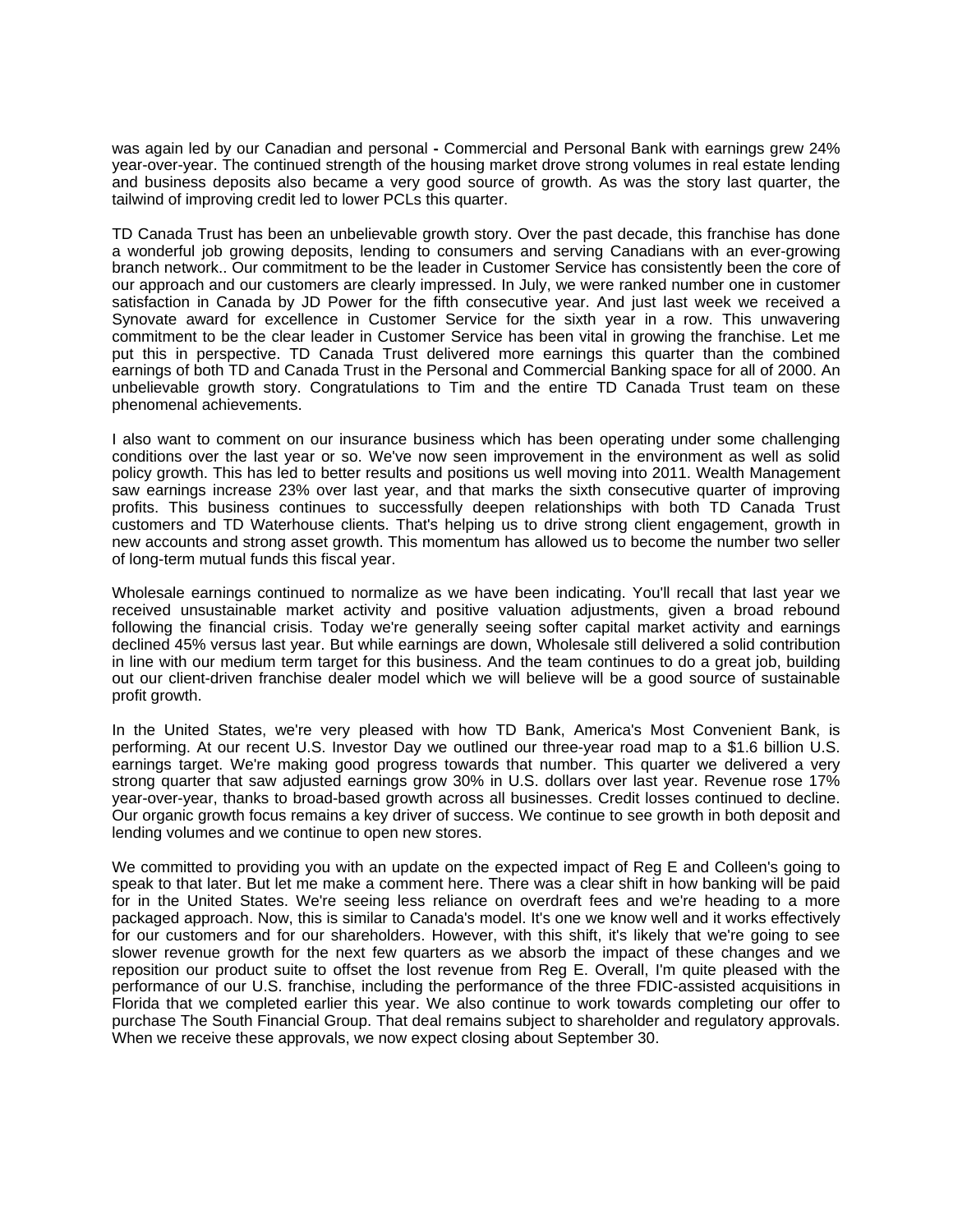In terms of our outlook, it's clear that this year has been one of significant growth for us, thanks to an improving economic environment in Canada, great success in our retail banking franchises and improving PCLs. With that said, there are a few factors that give us reason for caution as we finish this year and head into 2011. We had hoped that the global economic recovery would have been stronger and we would see upward pressure on interest rates. We've clearly not seen that. I do think it's important to keep the pace of the economic recovery in some perspective. The U.S. has suffered quite a severe balance sheet recession, affecting the net worth of millions of Americans. It is unrealistic to believe that we will have a snapback recovery. What we really are learning is how it feels to have a tepid recovery with slow employment growth. Turns out it doesn't feel good and confidence remains fragile. This makes it particularly difficult for policy makers. They must on the one hand make clear that they understand the recovery is fragile and they are willing to act. However, to be fair, it isn't that easy given that the risk that any commentary could cause an overreaction in the markets and could lead to, in fact, a renewed lack of confidence in the recovery.

In Canada, we had an income induced recession and have bounced back nicely because of the strength of the housing market led by low interest rates and a strong banking system. However, it shouldn't surprise us if growth slows in Canada as the weakness in the U.S. recovery combines with the slowdown in the Canadian housing market. So, slower economic growth and persistently low interest rates makes things tougher for us. But we like our business mix. We have a proven track record of adjusting to changing environments. We built up great volume momentum and we have the tailwind of declining PCLs to help us navigate through this challenging period. Throughout the recession we were focused on keeping our model intact and we continued to invest for the future. And we're certainly going to continue to make strategic investments in our franchises. That said, given the potential for slower revenue growth in the short-term, we are going to be very pragmatic in managing our expenses.

On the capital front, the recently released annex on revised capital reform is a move in the right direction but we need to remember that reforms will have an impact. And that's why it's important that they find the right balance and continue to drive -- help drive economic growth. This reform includes a complicated set of changes with many moving parts and we are at the halfway point of the negotiations. While I know the market craves certainty, certainly we would love certainty, it's still too early to say precisely where this will come out. What is clear is that the world is moving to higher capital levels and we support this position. We need a world where all players have sufficient capital and liquidity to support the risks that they are taking. At the same time, officials seem sensitive to the need to phase in changes in order to minimize the impact on the economy. The good news is that all Canadian banks have strong balance sheets going into the crisis and so while the proposed changes will require us to hold more capital, we're all going to be ready to address the reforms when they're implemented.

Next, let me say a few words about dividends. I know this is a topic that's on investors' minds. I think it's fair to say that we're going to have to wait and see the full scope and impact of capital reforms before we make any definite plans. However, we're hoping that by the first quarter we'll be in the position to do that, in the context of the Board's outlook on earnings and the Bank's dividend policy we should be able to provide you with some guidance. The bottom line is that we've built a profitable and growing business that has shown resilience through some of the toughest market conditions on record. That's what makes us confident about our future. Over the last five years, we've delivered average adjusted earnings per share growth in the 7% to 10% range, despite holding higher capital. And while the global economy remains fragile, we're confident that we'll be able to operate in that range over the medium term.

With that, let me wrap up. TD's delivered a great quarter. We had another record quarter by Canada's Personal and Commercial bank which is well positioned even as we prepare for more moderate levels of revenue growth to continue to grow profits. Wealth earnings continued to gain momentum but the risk of weaker equity markets and continued low rates makes us cautious. Our Wholesale business is normalizing but it continues to deliver in line with our expectations and our US retail bank is performing excellently and we're excited about its future. We will navigate through the challenges posed by the U.S. economy and regulatory reform. I'm confident when we close the books on 2010, we're going to look back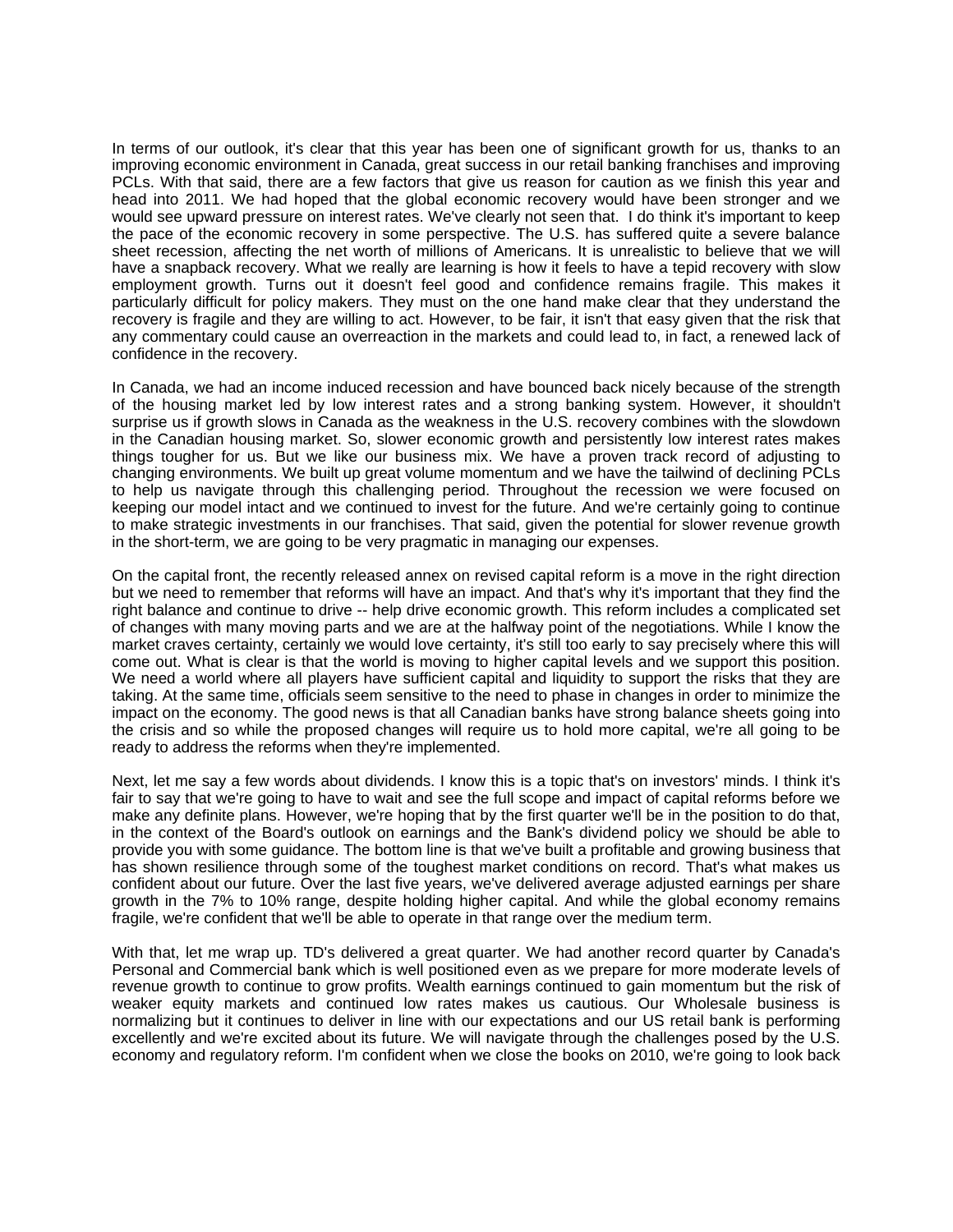on a very successful year and we're going to look forward to a very promising 2011. Now let me hand it over to Colleen.

#### **Colleen Johnston** *- Toronto-Dominion Bank - Chief Financial Officer*

Thanks, Ed and good afternoon. Let's start on slide four. Q3 2010 highlights. Total Bank adjusted net income of 1.3 billion, up 6% from last quarter and flat compared to our Q3 2009 performance. Adjusted diluted earnings per share for the quarter, \$1.43, up 5% over last quarter and down 3% over last year. Excluding the impact of foreign exchange translation, EPS was flat to last year. The key take-away from this quarter was the exceptional performance of our retail businesses which contributed 1.3 billion in Q3, a new record, up 21% from last year. You'll note that both our Canadian and U.S. retail businesses delivered double-digit growth, compared to last year. TD Canada Trust delivered another record quarter and our US P&C numbers hit a new high.

Credit continued to improve across the board with our provision for credit losses at the lowest level since Q4 of 2008. The Wholesale Bank delivered in line with our expectations. Net income of \$179 million, down 45% over Q3 of '09 and down 19% from last quarter. The Corporate Segment loss increased by 76 million compared to last year. Higher retail earnings and the improving credit environment allowed us to earn through the impact of normalizing wholesale earnings and a higher than expected corporate segment loss. Tier one capital ratio, 12.5%, up 50 basis points from last quarter, and that was mainly due to share issuance and retained earnings growth.

Let's turn to slide five. Reported net income of \$1.177 billion or \$1.29 per share, adjusted net income of \$1.3 billion, or \$1.43 per share. The difference between reported and adjusted results was due to four items of note that you've seen before. The U.S. integration and restructuring charges this quarter relate to our FDIC-assisted Florida acquisitions.

Please turn to slide six. Canadian P&C. Net income of \$841 million, up 24% from last year and up 11% from last quarter. It was yet another quarter of new records. Record net income, record revenue, record efficiency, and record customer satisfaction.

Highlights. Revenue up 8% over last year due mainly to strong volume growth in Canadian Banking. Compared to last year, average lending volume grew by \$25 billion or 11%, with 80% of that growth coming from Real Estate Secured Lending. Mortgage originations have softened considerably in July and we expect single digit growth and outstanding volumes for 2011. However, we remain well-positioned to navigate through a period of slower growth since we've had strong volume expansion in the past few quarters. Deposits grew by 13 billion or 7% driven by \$10 billion of core deposit growth, up 19%, and strong business deposit growth, while term deposit balances declined. Revenues increased 5% sequentially, largely due to volume growth and day count. Insurance revenues were up from last quarter as a result of robust client and premium revenue growth. With strong policy growth and more favorable conditions for insurance, the outlook is positive and momentum continues to build in this business.

Provision for credit losses. \$236 million, down 19% from last year, and 8% from last quarter, due mainly to better credit conditions resulting from an improving economic environment. Business banking loan losses were 14 million this quarter, down 36%, with a net recovery experienced in commercial loan losses. Expenses up 4% from last year, primarily due to higher employee compensation and higher project costs. Expenses were up 3% sequentially, mainly due to higher employee compensation. Compared to last year, margin was down four basis points to 292. The benefit of the HELOC repricing was more than offset by lower mortgage brokerage fees and lower deposit margins as a result of sustained low interest rates. The margin was stable compared to last quarter. Looking ahead, we expect continued strong performance from TD Canada Trust. While volume growth will slow, positive operating leverage, lower PCL loss rates and declining tax rates will help drive our results. Overall, another exceptional quarter for TD Canada Trust.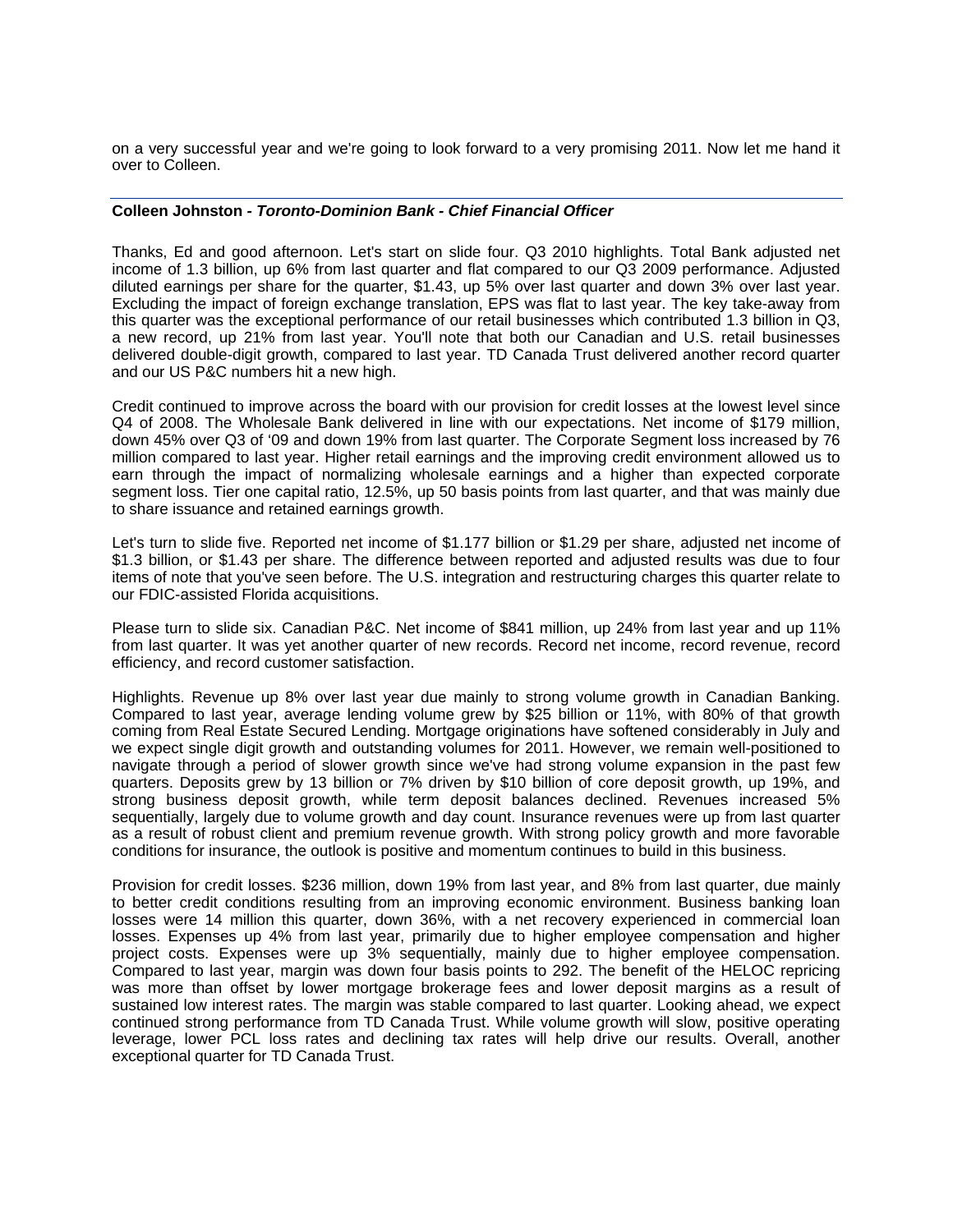Let's turn to slide seven. Wealth Management. Global Wealth Management which excludes TD Ameritrade, net income of 117 million, up 23% from last year and up 5% sequentially. We have seen improving performance in this business for a sixth straight quarter. Year-over-year, higher earnings were driven by higher asset levels, volume growth and margin improvement.

Let's go through the highlights. Revenues of 616 million increased 54 million or 10% from the prior year, primarily due to strong growth in the advice based and mutual fund businesses combined with increased net interest margin. This was partially offset by lower trade volumes, lower commissions per trade in discount brokerage in Canada, along with lower U.S. revenue due to the restructuring of the financial advisory business. Expenses of 447 million increased 5% from last year, mainly due to higher variable compensation and higher mutual fund trailers, partially offset by lower U.S. wealth expenses due to the reduction of staffing levels. Expenses were down 1% compared to last quarter. TD Ameritrade contributed CAD62 million to TD this quarter, down 9% from last year and up 11% from last quarter. The year-overyear decrease was primarily due to a stronger Canadian dollar, and lower ownership. Interest offset by higher core earnings at TD Ameritrade. On the whole, a very solid performance from wealth.

Please turn to slide eight. The U.S. Personal and Commercial Bank. In U.S. dollars, adjusted net income, 276 million for the quarter, up 30% from last year and up 15% sequentially. This marked the highest adjusted net income and ROIC, return on invested capital, to date from our U.S. P&C business. The U.S. P&C segment had a strong performance despite the lingering headwinds in the U.S. economy. The operating returns in this business continued to improve and were over 27% this quarter.

Highlights. Revenues of almost 1.2 billion. Excluding the impact of the FDIC-assisted Florida acquisitions, revenue was up 15% compared to last year, driven by broad-based growth across all businesses and categories including strong retail fee growth. Revenue was flat compared to last quarter mainly due to lower prepayment activity on loans and securities, partly offset by higher product volumes and spreads. In terms of volume, we continue to see good deposit growth including TD Ameritrade sweep and FDICassisted Florida acquisitions, total deposits were are up 5% versus last year and up slightly over last quarter. Lending volumes were up 5% compared to last year and up slightly over 2% compared to last quarter. This compares with declining lending volumes for U.S. peer banks.

Expenses. Excluding the impact of the FDIC-assisted Florida acquisitions, adjusted expenses were up 12% year-over-year, due to new store openings, new store expenses, implementation of Regulation E, investments in infrastructure and advertising campaigns, partially offset by commerce integration synergies. Compared to last quarter, expenses were up 2%. Provision for credit losses down 23% compared to last year and down 22% sequentially. Mark will talk more about this shortly but we continue to see signs of improvement in the credit environment.

Margin. Down 12 basis points over last quarter. Improvement in underlying product margins was more than offset by the impact of changes in asset mix and slower prepayment activity on loans and securities.

Regulation E. You've seen the update today in our shareholder report. We had promised you an update on our expected impact from Reg E. Based on our current estimates and taking mitigation strategies into account, Reg E will impact our revenues by approximately US \$40 million to \$50 million per quarter. This estimate was included in the US\$1.6 billion three-year target we shared with you during our U.S. Investor Day back in June. We continue to believe that this impact will be manageable given the expected declines in PCLs as the credit cycle improves over the next few quarters. On the whole, a very good performance in the U.S. P&C given tough market conditions.

Slide nine, Wholesale Bank. Net income of 179 million, down 45% from last year and down 19% from last quarter. As expected, wholesale earnings continued to normalize this quarter. Compared to last year, the decrease was due to lower fixed income, credit and currency trading, partly offset by improved equity trading and investment portfolio gains. In the third quarter last year, results were very strong as financial markets staged a dramatic recovery, resulting in improved asset values and market liquidity. Revenues for the quarter decreased 133 million or 19% compared with the prior quarter, primarily due to reduced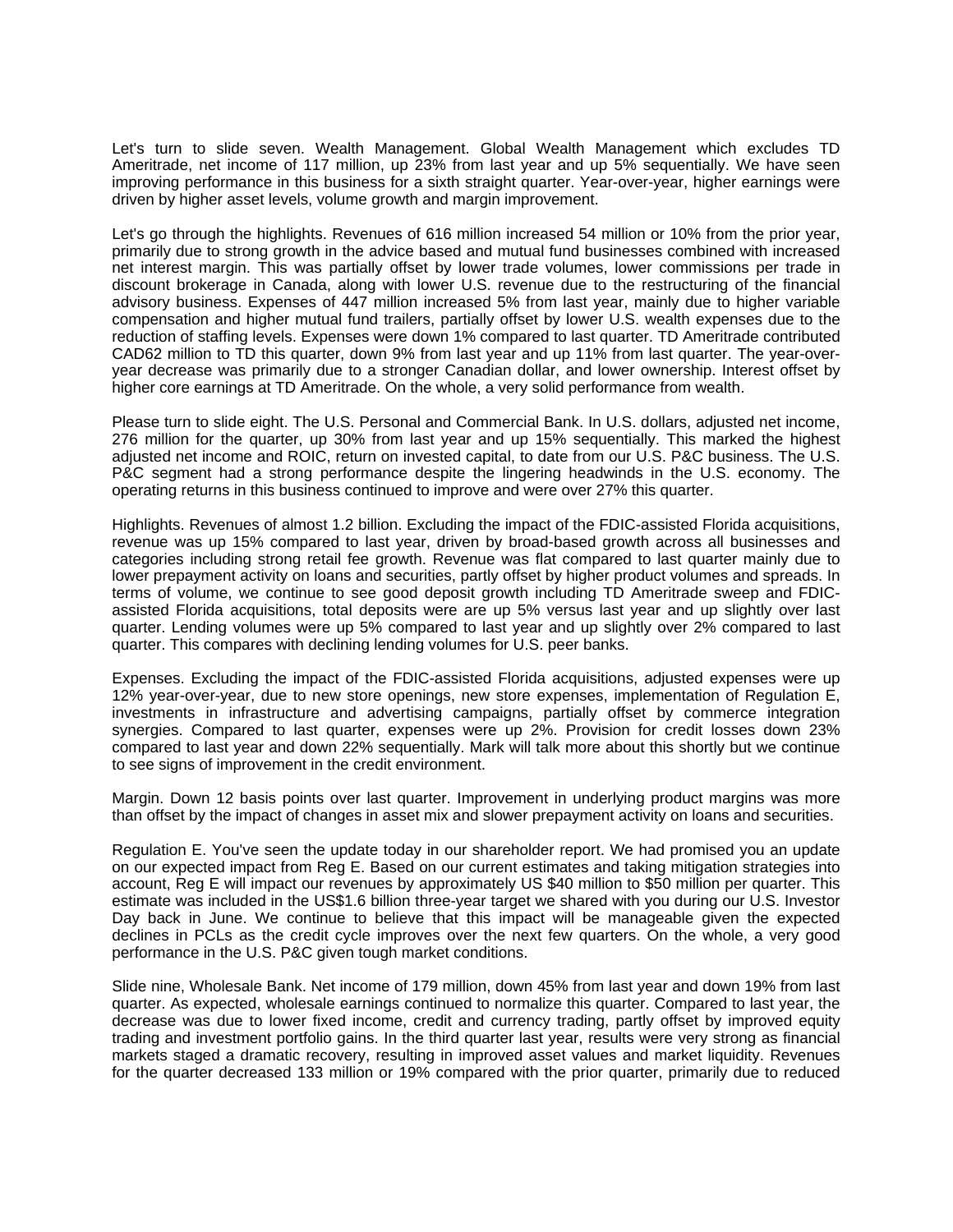trading in the fixed income and credit businesses. Equity trading activity also declined as did equity issuance.

Provision for credit losses. The net recovery in the quarter was 16 million, compared with PCL of 32 million in the third quarter last year. Recoveries of previously recorded provisions in the current quarter were partially offset by the cost of CDS protection.

Expenses. Compared to last year, expenses were down 1%, mainly due to lower variable compensation, partially offset by higher operating costs from investment in risk and controls infrastructure. Overall, a solid performance from Wholesale with a return on invested capital of 23%.

Please turn to slide 10. Corporate segment. On an adjusted basis, the corporate segment posted a loss of 182 million, compared with a loss of 106 million last year. About half of the increase was due to tax related items including a charge of 27 million this quarter, related to prior year audits. Last quarter I talked about a corporate segment loss of 100 million to 150 million, and clearly we've exceeded the top end of that range. This was due to the tax charge in the quarter. To recap from last quarter, the Corporate Segment consists of unallocated corporate support costs which are control related, some unallocated tax benefits and various other costs and benefits related to treasury, liquidity, capital and balance sheet management. We have a well-defined set of principles that guide what gets allocated to the segments and what stays in corporate segment and those principles have been consistently applied over the period we're looking at. There are various structural reasons that the loss has grown including the growth of the bank and the current low interest rate environment.

For 2011 we are looking to address the size of the corporate segment loss by revisiting our reporting principles and possibly allocating more costs out to our businesses and reassessing our management reporting and transfer pricing methodologies. We expect to introduce some changes in Q1 of next year and at that time we'll let you know the nature of the changes and the relative impact on each of our businesses. While corporate segment results are inherently difficult to predict, you can expect the loss for the fourth quarter to remain at elevated levels.

Capital. At the end of Q3 our Tier one capital ratio was 12.5% compared to 12% at the end of last quarter. The increase was primarily the result of strong earnings and a common share issuance of 250 million for prudent capital management in advance of closing the proposed acquisition of The South Financial Group. This transaction is subject to approval by the shareholders of South Financial and certain remaining regulatory authorities. The shareholders meeting will be held on September 28, 2010 and assuming the necessary approvals are in place, the transaction is expected to close shortly thereafter. Tier one capital will be impacted by about 60 basis points at the close of the South transaction. With that, I'll hand it over to Mark.

## **Mark Chauvin** *- Toronto Dominion Bank - Chief Risk Officer*

Thank you, Colleen. Please turn to slide 12. Given improving credit trends, I'll limit my comments to highlights of our credit performance followed by an update on our debt securities portfolio. We have moved the detailed credit slide to the appendix where we'll continue to provide them in future quarters. Overall credit performance continued to stabilize during the quarter. Gross impaired loans were down slightly and new impaired loan formations were flat relative to Q2 for both the Canadian and the U.S. portfolios. PCL's reduced further during the quarter. Total PCL was down 77 million or 18% representing the lowest level since the fourth quarter of 2008. We expect to see further declines in 2011. General allowances for the Canadian portfolios remained constant in Q3, while U.S. general allowance increased slightly excluding the debt securities portfolio. Future changes in general allowances will be the function of credit performance and volume growth. These results are consistent with what we would expect to see at this stage of the credit cycle.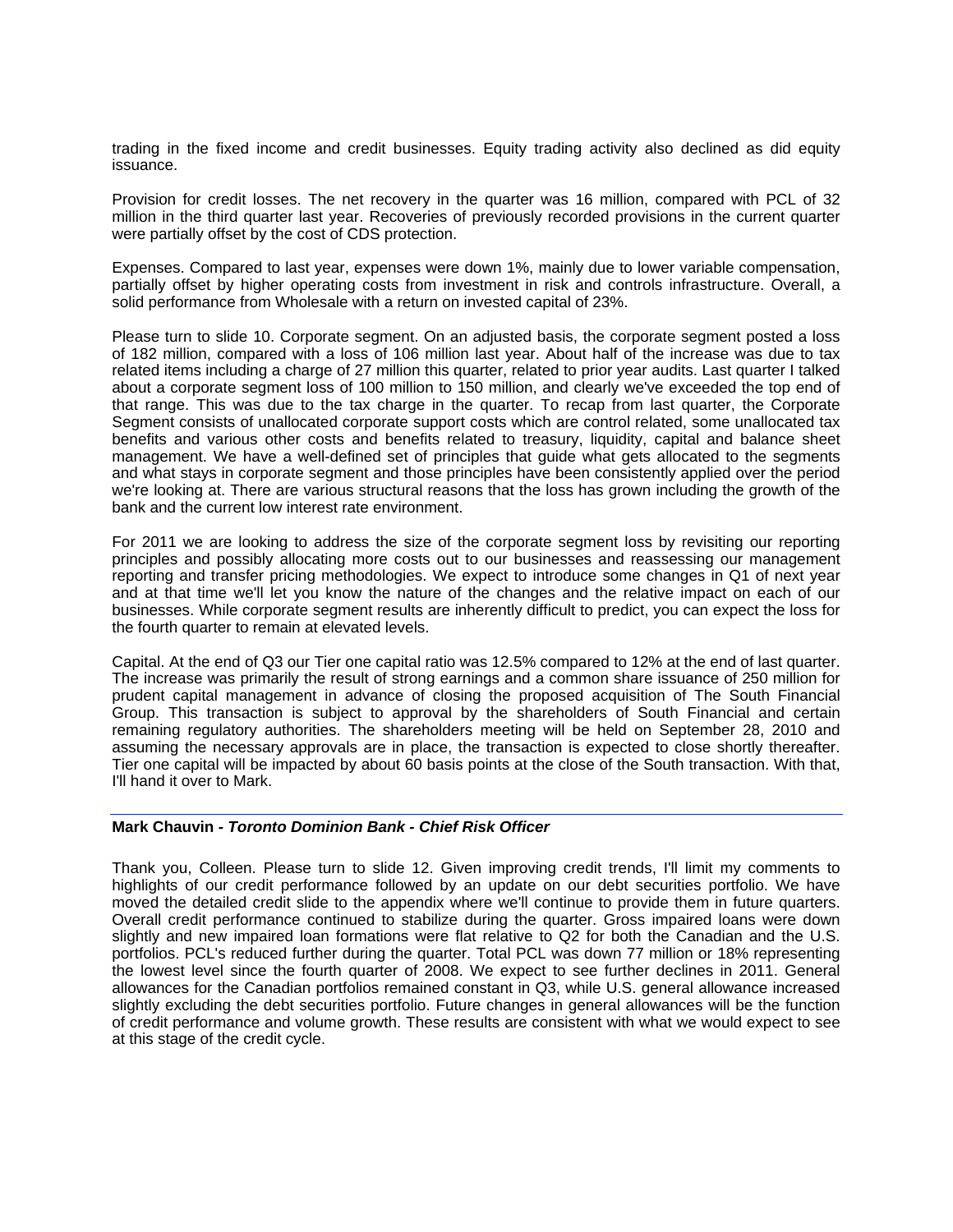With respect to the individual segments, I'd highlight that credit performance in the Canadian Personal and Commercial and Wholesale portfolio remains very strong. In the U.S. P&C, while the portfolio continues to stabilize, our outlook is cautious. In the U.S. personal portfolio, default and loss rates were in line with expectations. Overall, performance in the U.S. commercial portfolio held steady. Both default rates and loss rates in the residential commercial real estate portfolio declined during the quarter. New formations in this portfolio were down 50%. As expected, the default rate continued to rise in the nonresidential commercial real estate portfolio while the loss rate maintained a slight upward trend. Defaults in the commercial and industrial portfolios stabilized on a US dollar basis. At the same time, we saw strong growth in the commercial and industrial portfolio, over 1 billion in new originations, primarily in the government and health and social services segment. Assuming we don't experience a renewed economic deterioration, we expect to see continued improvement across our credit portfolios in 2011.

Lastly, I'd like to comment on the performance of our debt securities portfolio. We acquired this portfolio as part of the Commerce Bank Corp. acquisition in March 2008. It comprised mainly of mortgage backed securities that were purchased at a substantial discount to par value. You'll note that fair value of the portfolio now exceeds book value. Each quarter we calculate the expected loss on the portfolio and assess the adequacy of our allowance. Although impaired loans grew during the quarter, the increase was in line with our original expectations. As a result, we didn't increase the total allowance on the portfolio and we remain comfortable that we're adequately provisioned. Now I'll turn the presentation back to Mushtak.

#### **Mushtak Najarali** *- Toronto-Dominion Bank - VP, Investor Relations*

Great. Thanks, Mark. We're asking those participating in the Q&A portion of the meeting to ask one question and then please re-queue. For those participating in person, if I can please ask you to state your name and your firm before asking your question that would be much appreciated. Before we end the call today, I will ask Ed to offer some final remarks. With that, let's get started, perhaps we can start in the room first.

## **QUESTION AND ANSWER**

## **Michael Goldberg** *- Desjardins Securities - Analyst*

Michael Goldberg, Desjardins Securities. I'd like to get a little more color on the cost and mitigation initiatives that you're taking with respect to Regulation E.

## **Bharat Masrani** *- Toronto Dominion Bank - Group Head U.S. Personal and Commercial Banking*

Michael, the Investor Day we did say that we will provide guidance and we talked a bit about the various initiatives that are going on in the U.S. Firstly, we did embark on an initiative to make sure we give choices to our clients, whomever wanted to opt in and that has gone reasonably well from my perspective. Secondly, as we move forward, we will be repositioning our current product suite to offset these headwinds that we talked about. And as we transition towards that, I feel relatively comfortable that we've got the PCL tailwinds to offset as well over the short term. Over the long term, I see this being offset totally with repositioning of our products, which has already started and which is where the whole industry in the United States is going.

#### **Michael Goldberg** *- Desjardins Securities - Analyst*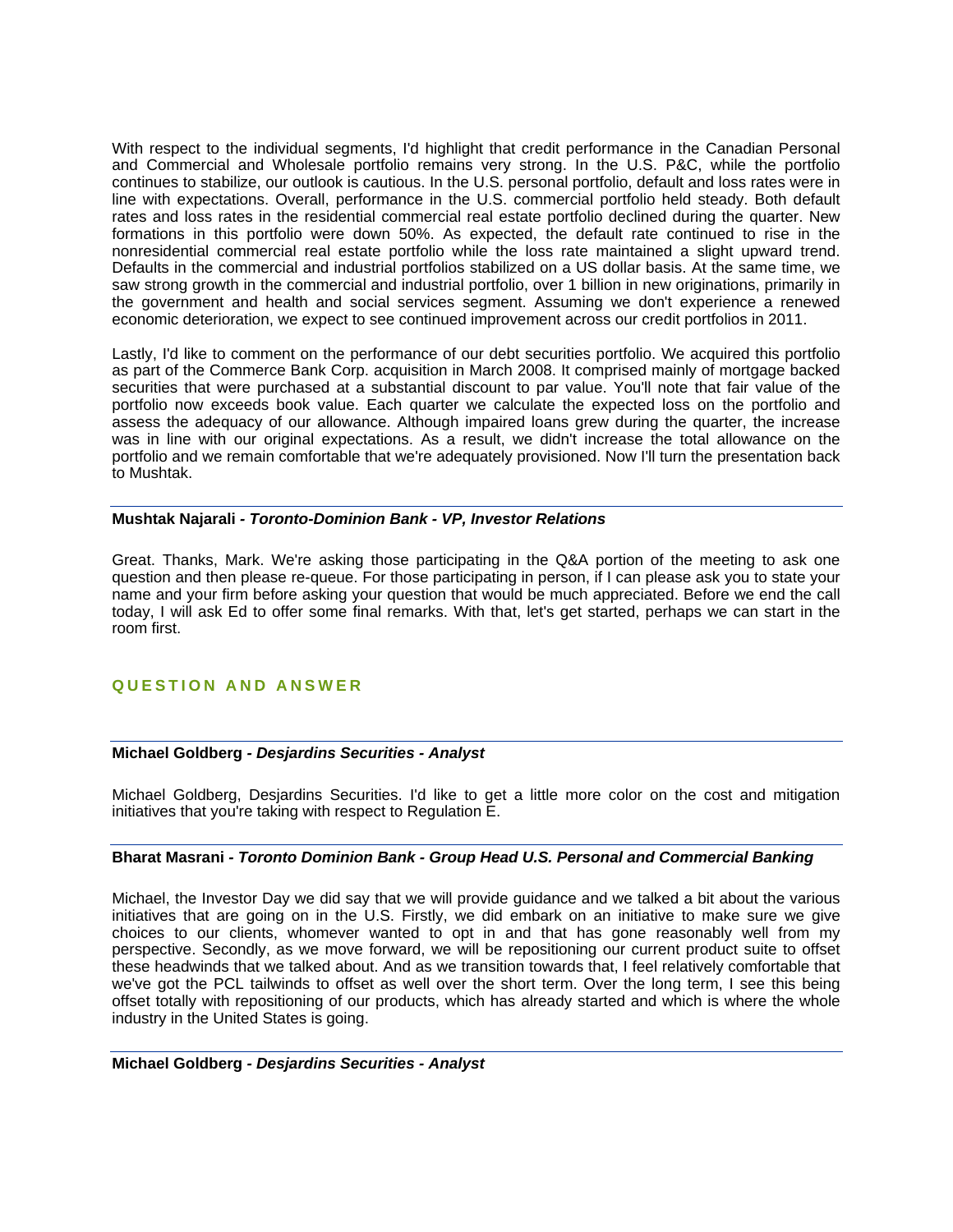

Is it reasonable to expect that the trajectory of the impact will be that you have more of an impact -- that there's more of a negative impact at first, but as the benefit of the actions that you take to mitigate gain traction, that the impact starts to get smaller?

#### **Bharat Masrani** *- Toronto Dominion Bank - Group Head U.S. Personal and Commercial Banking*

That's a reasonable way of looking at it.

## **Mushtak Najarali** *- Toronto-Dominion Bank - VP, Investor Relations*

Next question in the room?

#### **Andre-Phillip Hardy, -** *RBC Capital Markets* **-** *Analyst*

Bob, you just made a 23% ROIC in what was a pretty horrendous quarter except for credit. Your target as far as I know was 20. How does it get worse?

## **Ed Clark** *- Toronto-Dominion Bank - President and CEO*

He thinks you've been sand-bagging everybody.

#### **Bob Dorrance** *- Toronto Dominion Bank - Group Head Wholesale Banking*

How does it get worse? I guess the -- how it could get worse is just the levels of activity in the market as well as market direction and volatility would continue to deteriorate, so if market direction and market tone continued to deteriorate, they were pretty bad already during the quarter, that it's a possibility that returns on capital could go down in the business. I think returns could also go down and might likely go down next year as a function of capital having to go up. Clearly, the capital market risk capital will increase in 2011. I think, yet to know how the industry responds to that, whether it can offset the pressure of having higher capital levels. I think it was a very difficult quarter for the Wholesale businesses and also I think we did reasonably well in the quarter but it was a grind quarter and it would deteriorate for the reasons that I just gave. I'd caution that it's a difficult business to forecast. If we could forecast the markets, we probably could be perhaps a bit more precise. Good question, Andre.

## **Andre-Phillip Hardy, -** *RBC Capital Markets* **-** *Analyst*

Although is it fair to say the quarter ended on a much better tone than it started?

## **Bob Dorrance** *- Toronto Dominion Bank - Group Head Wholesale Banking*

Yes, May was a difficult month.

#### **Andre-Phillip Hardy, -** *RBC Capital Markets* **-** *Analyst*

Thank you.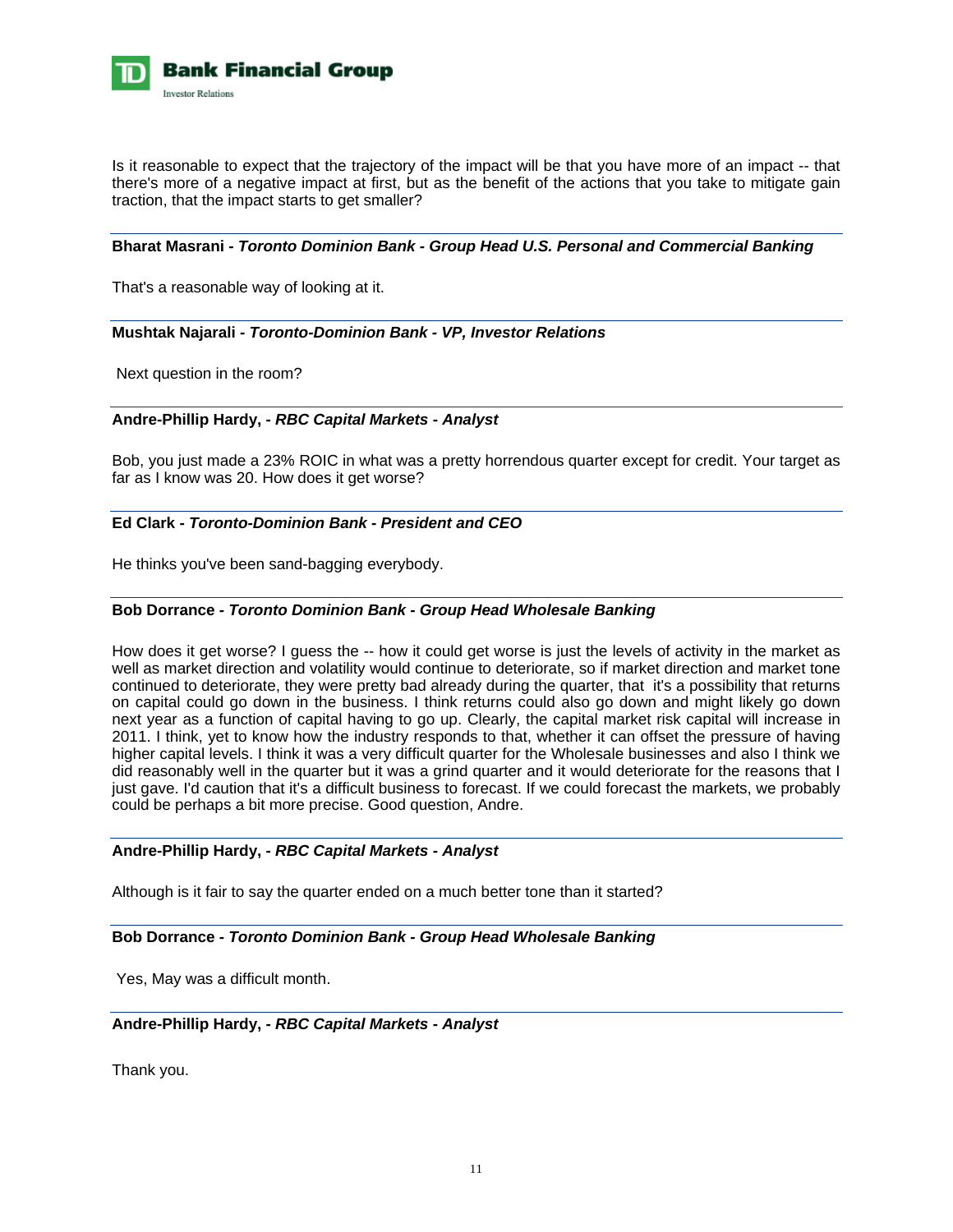

## **Bob Dorrance** *- Toronto Dominion Bank - Group Head Wholesale Banking*

That's not saying much.

#### **Mushtak Najarali** *- Toronto-Dominion Bank - VP, Investor Relations*

Thanks. Next question, John.

#### **John Reucassel** *- BMO Capital Markets - Analyst*

John Reucassel, BMO Capital Markets. Tim, a question for you, just on the domestic market. If you comment, you had some of your peers out there talking about price competition and what that means for spreads next year. Could you talk a bit about that, where you are coming down on that and then maybe talk about your efficiency ratio up 46.2%, in a slower top line growth environment, is that a new sustainable threshold for TDCT?

#### **Tim Hockey** *- Toronto Dominion Bank - Group Head Canadian Personal and Commercial Banking*

Thanks, John. We would see that the price competition is notably in this market around Real Estate Secured Lending, given the time of year that we're in. And I would say on the commercial front as well. However, when we look forward, the combination of both price competition as well as the yield curve and our expected margins, we see on both deposits and loans, it's actually going to be fairly offsetting, call it, and so we don't actually -- we see maybe a few basis points drifting down over the next few quarters, but not dramatic. And when we -- sorry, what was the second part of the question?

#### **John Reucassel** *- BMO Capital Markets - Analyst*

Just on the productivity or efficiency ratio.

#### **Tim Hockey** *- Toronto Dominion Bank - Group Head Canadian Banking*

Well, our expectation even with a slowing in revenue growth is that our -- you know our paradigm. Our paradigm is when our revenue growth flows, then we bring our expenses in**.** and so, clearly we look out and we see, ok, we're probably not going to have the same level of revenue growth that we've been able to achieve in 2010 and so as a result we're starting to curtail our expenses. So we expect to be able to bring that down and if we're able to have an operating leveraged gap then we expect that mathematically we'll continue to get operating efficiency ratio lowering.

## **Mushtak Najarali** *- Toronto-Dominion Bank - VP, Investor Relations*

Thanks Tim. Next question in the room. Darko.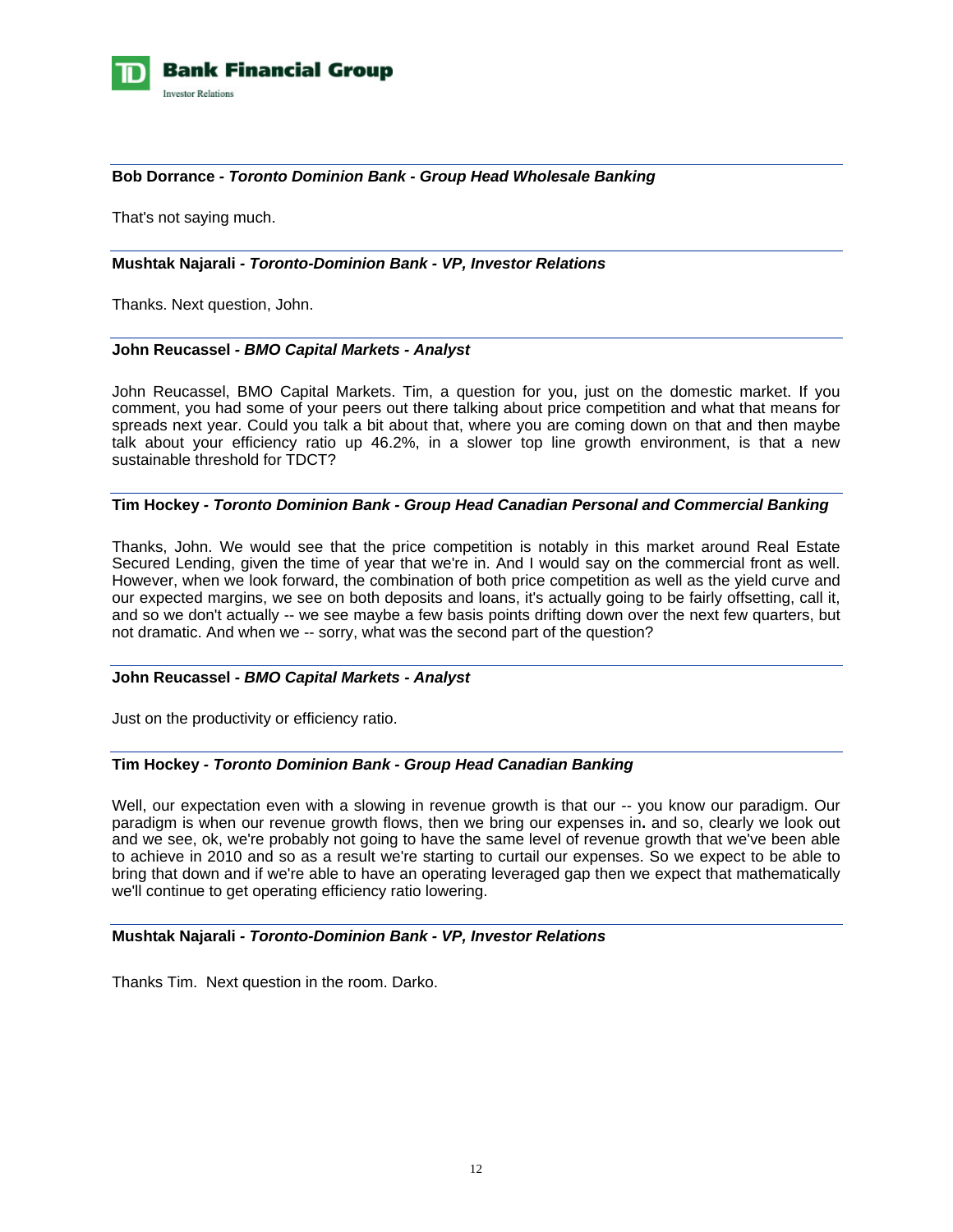

#### **Darko Mihelic** *- Cormark Securities - Analyst*

It's Darko Mihelic from Cormark Securities. Maybe just back to Bharat, with respect to the impact of Reg E, if we think of it as being \$40 to \$50 million per quarter, I think you mentioned that you had PCLs sort of in hand to help bridge, but maybe can you help me understand, you had also bridged for us how you get to \$1.6 billion actually in that bridge you had mentioned that you expect \$300 million from normalized PCLs to get you to the 1.6 billion. Can you tell us where would this 40 - 50 million impact, would that all be offset with organic growth? So, in other words, the way to think of your organic growth of \$250 million, do I add \$150 to that and think about \$400 million of organic growth on a base of 900? Is that where the offset is to the \$40 to \$50 million quarter hit? Is that the way to think of it?

#### **Bharat Masrani** *- Toronto Dominion Bank - Group Head U.S. Personal and Commercial Banking*

No, I would not think of it that way, Darko. If you look at organic growth, and perhaps we should have done a better job of explaining ourselves. I see organic growth as taking market share and bringing new customers into the franchise. I see the Reg E mitigation as repositioning our current product suite available in the United States and I see a difference between the two. So as we reposition our product suite, I would expect the Reg E offsets to come from current products to our current franchise. That's the way I would describe it. So the math gets you to the same level but I would not classify our mitigation strategies and the offset that we get as part of the organic growth because that is bringing new customers and taking share over time as we open new stores, as we take share in the markets we are in. Does that help you explain?

## **Ed Clark** *- Toronto-Dominion Bank - President and CEO*

Maybe I could just add. I think what I was trying to say in my remarks is you had a banking system that said we could provide you with free banking and we'll have 15% of the banking population pay to provide free banking to the 85% who aren't paying anything. I think that model is not going to exist in the United States as we go forward. It may be that there will be still some revenue from overdraft fees but clearly what we should do is move to a system, much more the way Canada does, where people say I'm going to pay for basic banking services and so I think you're going to see the non-overdraft fee structure move to sort of say people should carry the weight of their own banking and this will take a few years to, I think evolve, but I think you can see signs already in the market that that's where the market players are moving.

#### **Darko Mihelic** *- Cormark Securities - Analyst*

Ok, I mean, so just thinking of this simply, if we have that impact from Reg E, you would have had higher than 1.6 billion. You would have had presumably 1.75 billion or something like that. I'm just wondering - that's where I was getting at. Somewhere --

#### **Bharat Masrani** *- Toronto Dominion Bank - Group Head U.S. Personal and Commercial Banking*

If the Reg E impact was not there then perhaps the model of 15% of customers paying for free checking may have continued. This is an offset against that model where we move more towards packaged products, similar to what Tim has in Canada, the Canadian banking system has and you probably have seen initiatives by various major players in the United States towards that end. A lot of these new packages are being introduced at the end of the year, early next year. So that's the way I would look at it -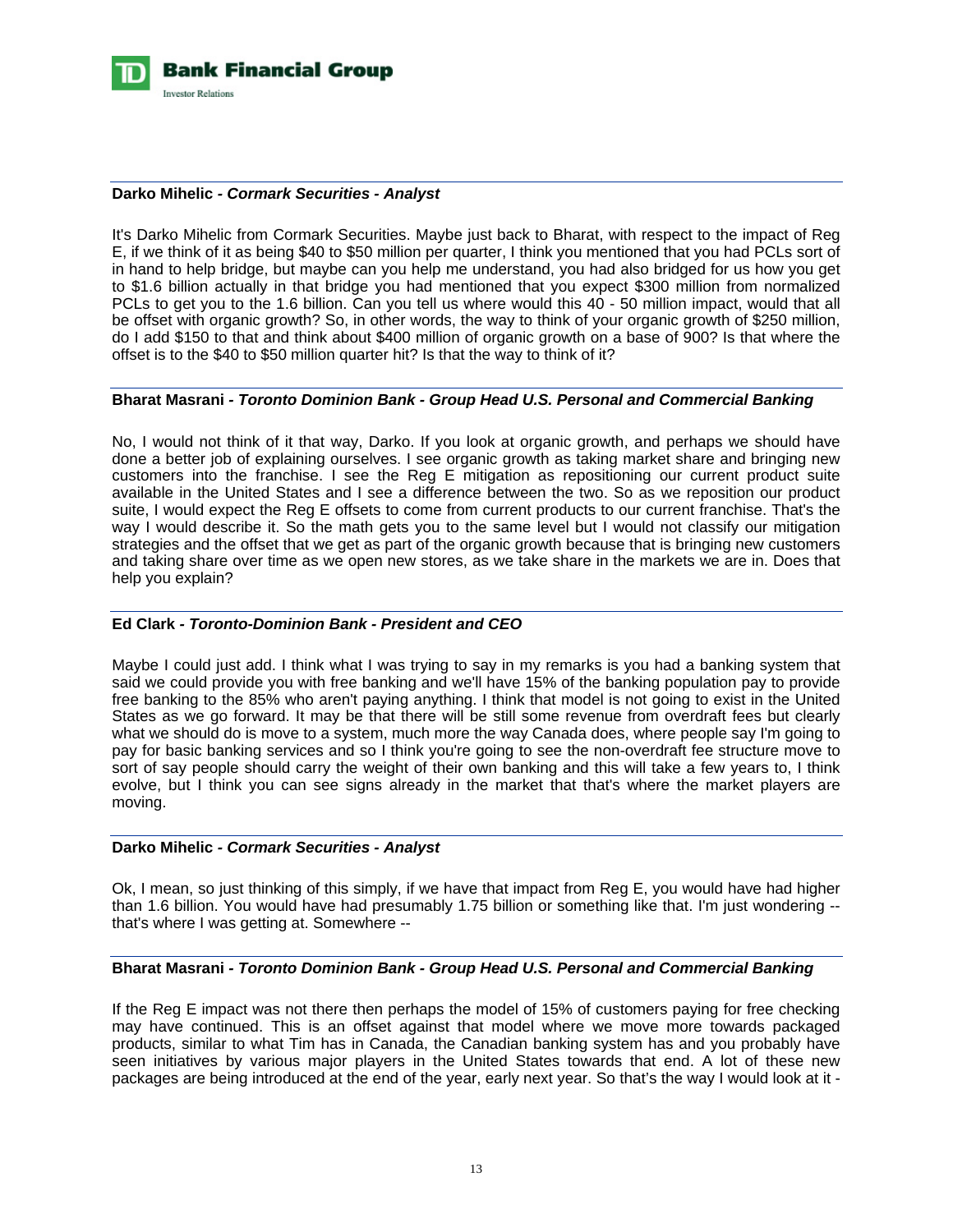

this is a transition to more of a packaged type of product where customers who have been getting services or subsidized by a small segment of the population will no longer be subsidized.

#### **Mushtak Najarali** *- Toronto-Dominion Bank - VP, Investor Relations*

Thanks Bharat. Operator, do we have any calls on the phone? Any questions on the phone?

#### **Operator**

Yes, sir. Our first question comes from the line of Steve Theriault with Bank of America-Merrill Lynch. Please go ahead.

#### **Steve Theriault** *- BofA Merrill Lynch - Analyst*

Thanks. A question for Ed. Ed, you touched on expenses in your comments. And I don't think we've heard commentary along those lines in a while. Can you highlight any specific areas you're looking at? Is this just a notion at this point or are there initiatives you're beginning to put in place to position the Bank for a lower growth environment?

## **Ed Clark** *- Toronto-Dominion Bank - President and CEO*

I think I really pick up Tim's comment. I think it's across the board. We've been very, very disciplined all the way through to manage our expenses relative to our revenues. A couple of years ago we took I think a different view than many people in the market and said this is actually a disruptive market and we're going to see unusual revenue growth and we ought to take advantage of this both by satisfying the needs of many clients to grow and lend to them, but at the same time to invest heavily in projects and use some of that revenue growth to build ourselves more volume for the future. As we look out, you'd say both in Canada and the -- I don't think -- I'd like to believe that there could have 17% year-over-year revenue growth forever but I don't think that's a very realistic position and I think in Tim's business as well, we see downward forces on the revenue growth. So I think we're starting with saying we should mitigate that and that means we've got to go back to our expenses and make sure they grow in line. We also have a large number of projects that we're doing that are investing for the future. We're heavily focused that you don't rob tomorrow's future to make today, yourself look good. That's the format we've run - I've run for 20 years. We're not going to change now. That doesn't mean that you don't look at those projects and say we got the right pace and we implement them well. Let's make sure if dollars are scarce that they're all being well-used. There's nothing in particular we're targeting. I think you're going to find, it's just being as I say practical in managing well, my revenue's not going to grow as fast, my expenses aren't going to grow as fast.

#### **Steve Theriault** *- BofA Merrill Lynch - Analyst*

Thank you.

## **Mushtak Najarali** *- Toronto-Dominion Bank - VP, Investor Relations*

Thank you, Ed. Operator we'll take the next question on the phone.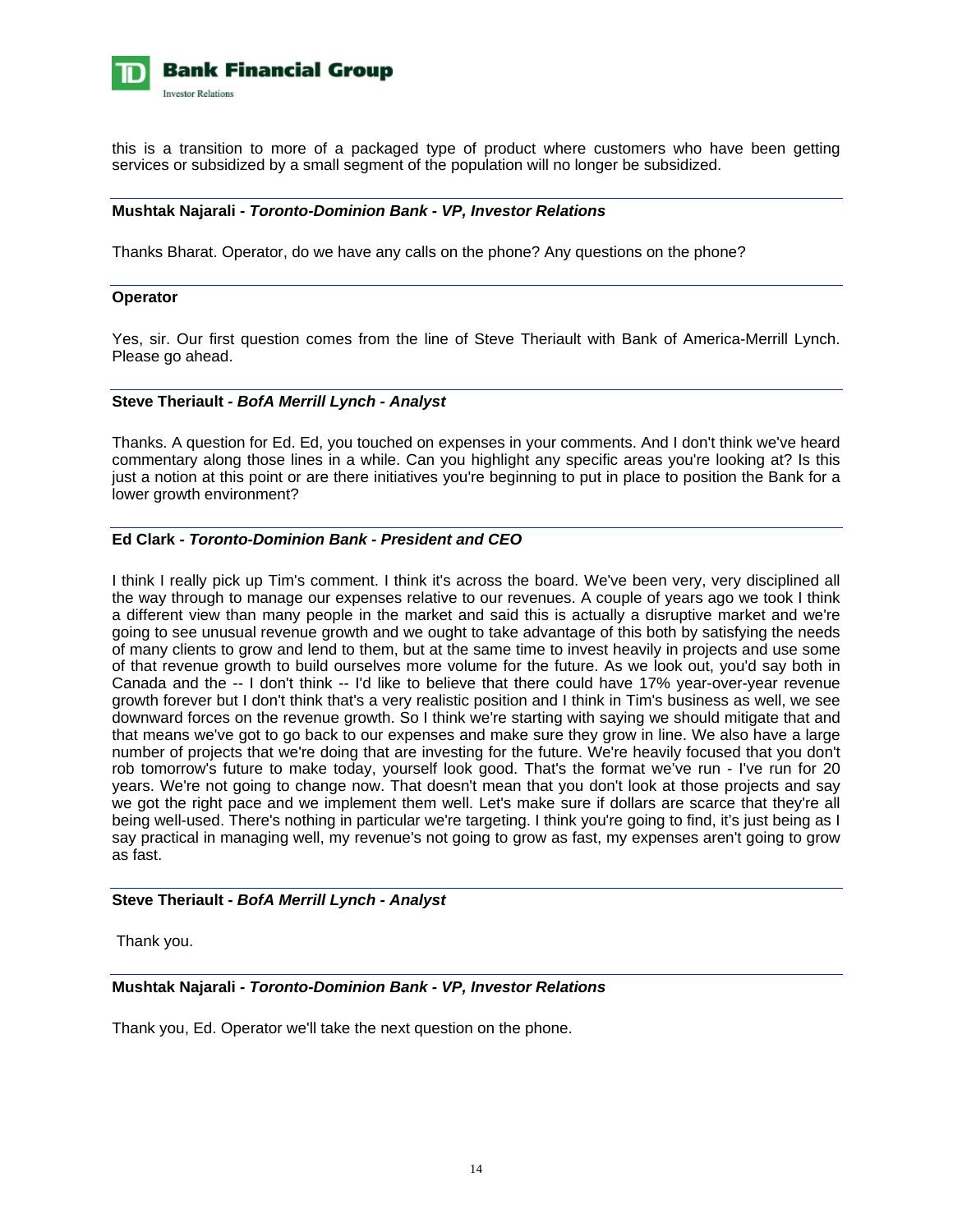

#### **Operator**

Our next question comes from the line of Mario Mendonca with Canaccord Genuity, please go ahead.

#### **Mario Mendonca** *- Canaccord Genuity - Analyst*

Colleen, could you clarify something. When you were talking about the retail segment I think you referred to a lower tax rate. Perhaps I misunderstood you?

## **Colleen Johnston** *- Toronto-Dominion Bank - Chief Financial Officer*

 What I was talking about there, Mario, is just the fact that the Canadian tax rates are coming down. In fact, if you look at the scheduled rate reductions over the next several years you're looking at that statutory rate coming down from sort of the 30% mark to 25% rate. That was a comment I made in relation to TD Canada Trust that we do expect certainly into next year at least to see a declining tax rate in Canada. That was my reference.

#### **Mario Mendonca** *- Canaccord Genuity - Analyst*

And you think that was meaningful enough, or you think those reductions -

## **Colleen Johnston** *- Toronto-Dominion Bank - Chief Financial Officer*

One of several factors that are going to create ongoing positive momentum in TD Canada Trust. We expect to see continued good growth, not at the levels that we've seen this year. TD Canada Trust bottom line year-to-date is up 25% versus last year, but wanted to reinforce that we'll still have reasonable volume growth. Probably, I won't say for Tim but probably more like single digit type growth tailwind of improving PCLs and then, the tax rate being a factor as well.

#### **Mario Mendonca** *- Canaccord Genuity - Analyst*

So you could see the tax rate in your particular retail segment down about 500 basis points.

#### **Colleen Johnston** *- Toronto-Dominion Bank - Chief Financial Officer*

No. It will be down slightly next year. That's the ultimate scheduled rate reductions. And I think it remains to be seen whether all of those take place given some of the fiscal challenges that all governments are facing but we probably expect to see those rates come down slightly into next year.

#### **Mario Mendonca** *- Canaccord Genuity - Analyst*

Thanks for the clarification. Ed, you suggested -- you stated that banks would have to get used to operating with higher capital. You're certainly not suggesting, I suppose, that the Bank would have to raise capital. So, what are you suggesting in saying that? That clearly buybacks are off the table for a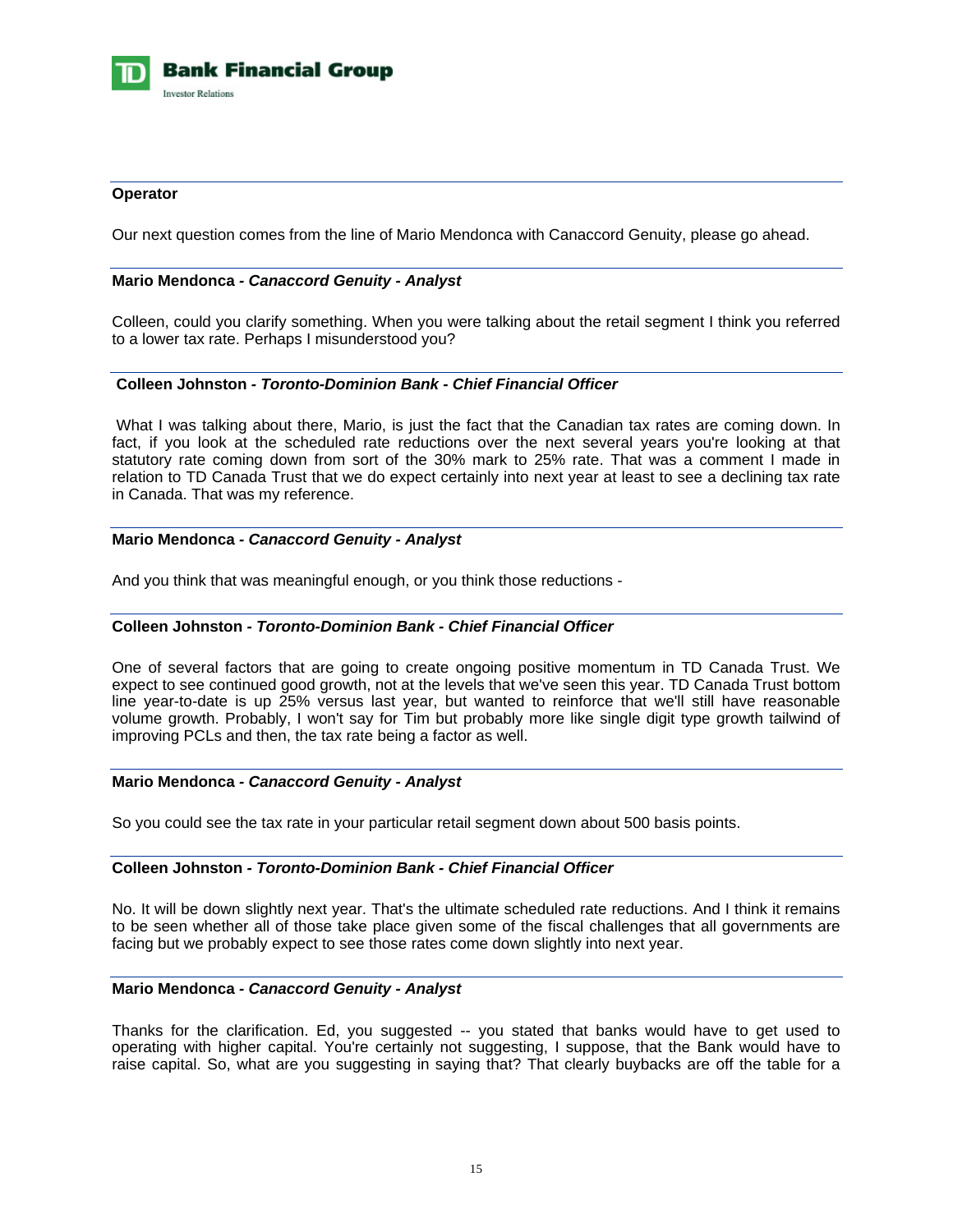

while or dividend increases to the extent there are dividend increases will be modest? Is that essentially what you're getting at?

#### **Ed Clark** *- Toronto-Dominion Bank - President and CEO*

Could I dock that question by saying you're getting two questions in under the guise of a point of clarification and a question.

#### **Mario Mendonca** *- Canaccord Genuity - Analyst*

You're absolutely right.

## **Ed Clark** *- Toronto-Dominion Bank - President and CEO*

[LAUGHTER] I think we don't want to get drawn into too detailed a discussion about how the capital rules are going to get implemented because the point I was trying to make is we're halfway through this process. It's an incredibly complicated set. I know the analysts and I understand where you're trying to model all this out, but I'm telling you it's very complicated. You don't know the total insides of our balance sheet, its very hard to get exact, precise numbers and the timing, exact timing of what get phased in when and the calibration level of what you're trying to achieve, haven't been agreed to and so there's no public document around those things. There are discussions that are going on but they are still going on. So it's hard to be precise. I think what -- if you ask what the mood in the banking industry, the mood in the banking industry is yes, that it would be unlikely that we would end up with a regime that any Canadian bank would have to raise capital to meet the capital test, but I don't know the insides of my competitors balance sheets either, but I would say the mood would be no, they're not going to be severe enough that we would actually have to go around and raise capital but the question of how much capital gets liberated and when is certainly something that I think only a brave CEO would talk about and I'm not that brave.

## **Mario Mendonca** *- Canaccord Genuity - Analyst*

That's helpful. Thank you.

#### **Operator**

Our next question comes from the line of Gabriel Dechaine with Credit Suisse. Please go ahead.

#### **Gabriel Dechaine** *- Credit Suisse - Analyst*

Just to follow up on that capital theme, would it be wrong of me to read between the lines and say that you're being bearish on the outlook for dividend increases or cautionary, I should say? And then on the U.S. business, are you seeing any -- the deposit growth seems to be something you emphasized. Is there any thoughts towards taking your foot off the gas there? Because the deposit market isn't competitive at all in the U.S. and loan growth, it was positive, but it's still not going like gangbusters. So from a margin perspective, it might be suboptimal to be accelerating deposit growth at this stage. And then notwithstanding that comment, the lending was positive. Is that a clean number? So the 2% sequential growth, we're not -- that's the period end so it's not the averages that would have included part of the acquisitions from last quarter.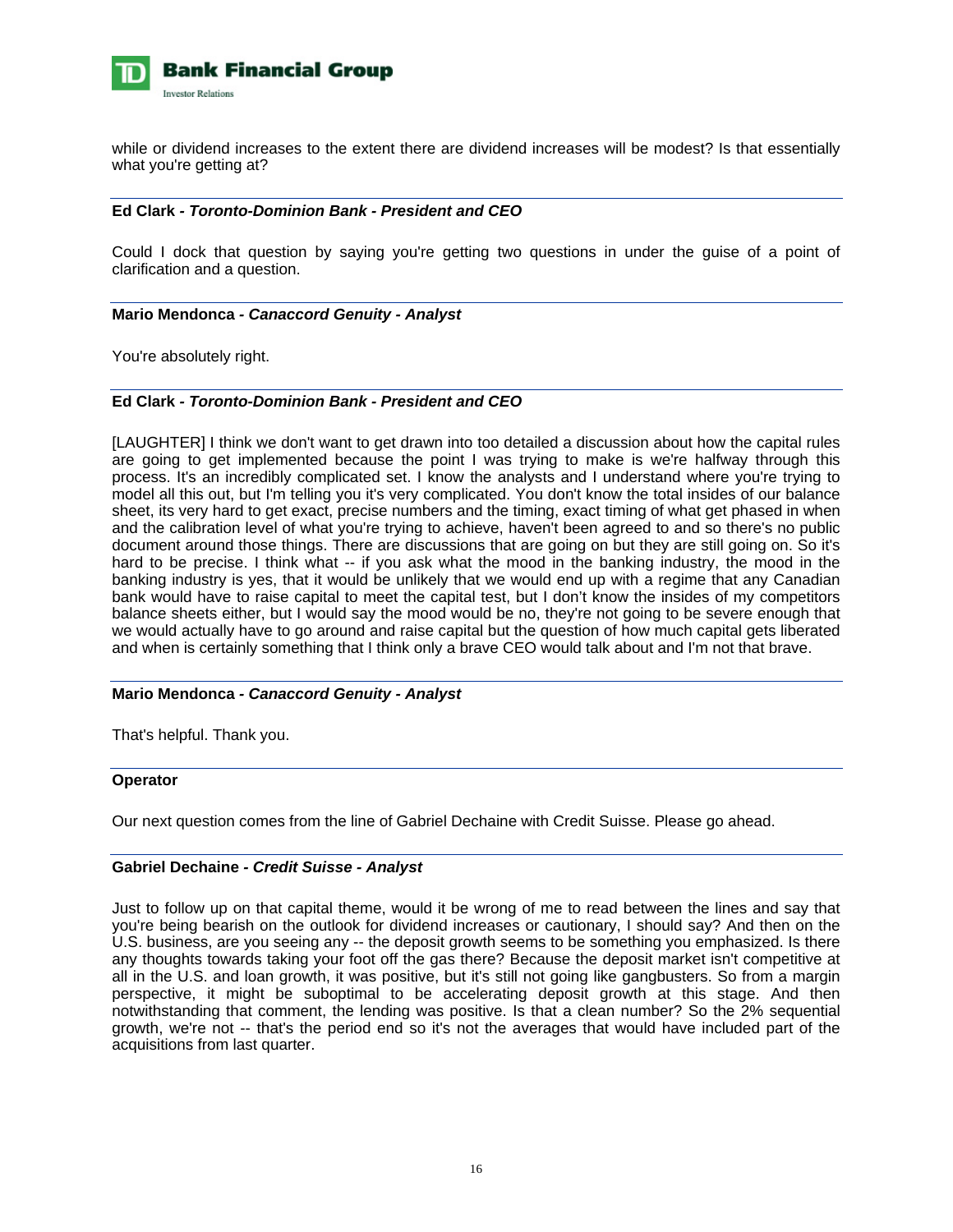

## **Ed Clark** *- Toronto-Dominion Bank - President and CEO*

Let me just do the dividend. No, I wouldn't read into my comments as being bearish. I think if I can go back, we did a very clear view, maybe not the normal view, but it's the normal view for us. Dividends are set by sustainable income. If you have a capital problem, raise capital, if you have too much capital, buy back shares but don't confuse the two and so our dividend policy says we should be operating between 35% and 45%. I think obviously where you operate in that range depends on your confidence level of what the economic environment going forward, if there were -- you saw yourself under pressure, you would probably want to be in the lower end of the range rather than the higher end of the range on capital but fundamentally you should be driving your dividend range to say if we earn more our dividends will grow. And as you know, I've taken a position, we did not, like some banks, move our dividend range here. We've been consistent all the way along. And we've always said to our investors, you will have great dividend growth, not because we're moving the range, but because we're going to outgrow people in terms of earnings. So what I think we're saying is we would hope by the end of the first quarter that we would all know the capital rules and we would all know whether we have surplus capital or not or what the rules governing, if we have surplus capital, what we can and can't do, how much buffers you have to have and I think by the end of the first quarter hopefully we'll have enough clarity of where we see earnings growth then we can look and say what does our dividend tell us to do. We're confident enough that those set of events will unfold that we'll be able to say okay this is what our dividend policy tells us we're going to do on dividends.

#### **Bharat Masrani** *- Toronto Dominion Bank - Group Head U.S. Personal and Commercial Banking*

On the issue of the U.S. and deposit growth, I think a general comment is valid. Obviously with low interest rate environment, there is huge pressure on deposits. But on the other hand, the mix of deposits we are growing, I'm very comfortable with where we are taking this. We are not chasing hot money. If you look at our mix, yes, we've had some run-off in government deposits and that has been a conscious strategy because of spread issues there and sometimes lack of ability to cross-sell other services.

But having said that, there's nothing wrong with core deposits. There's absolutely nothing wrong with DDA balances in the low rate environment. We continue to open new stores. Our organic growth engine is performing well. So the bottom line is, I feel that we are growing our deposits in a prudent and disciplined manner.

On the loan side, we've seen very good growth in our mortgage business. Now, mind you, we started at a very low base, so the growth is to be expected. At the Investor Day, I did talk about the fact that we had rebuilt our mortgage platform. It is now available Maine to Florida and the refinance activity we are a net beneficiary of that because we started from a low base. We also have good momentum going on the HELOC side. We made few product innovations. We've introduced products that are unique to certain markets and these are all coming in at fantastic credit quality. The mortgage business right now, if you have the capacity to do it, is a good business to be in.

On the commercial side, we are seeing some momentum as well. Again, our model when we go into new markets, when we open new stores, it does come cross-selling the loan product as well. So we're seeing good momentum. Yes, the growth on a macro basis is tepid. But we've been able at least over the past quarter or two, see some good growth and so I'm cautiously optimistic that we will continue with the type of growth you've seen before.

## **Mushtak Najarali** *- Toronto-Dominion Bank - VP, Investor Relations*

Thank you, Bharat.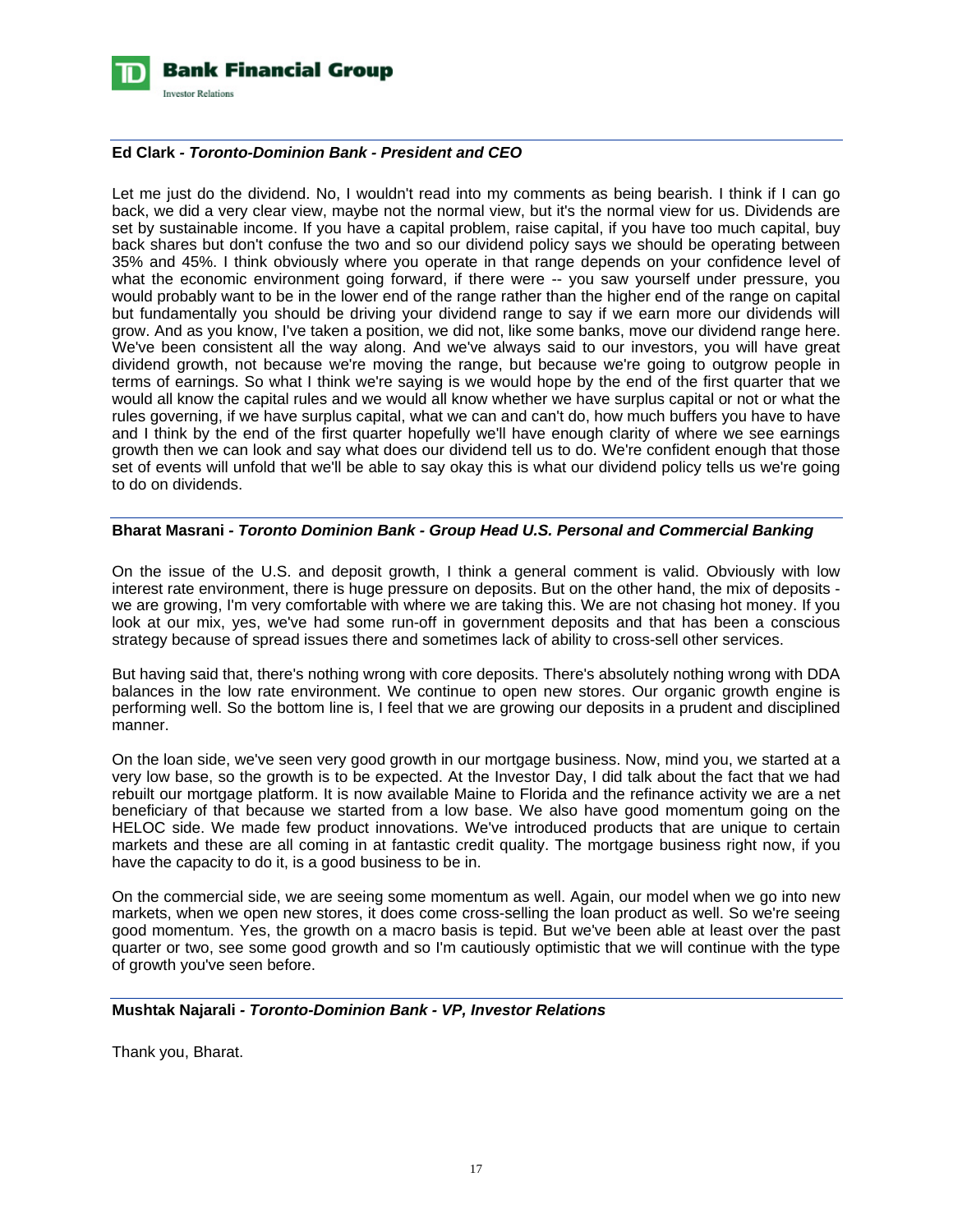

#### **Gabriel Dechaine** *- Credit Suisse - Analyst*

Thank you very much.

## **Mushtak Najarali** *- Toronto-Dominion Bank - VP, Investor Relations*

We only have time for a few more calls. So, operator, can we take the next call on the phone please.

#### **Operator**

Next question comes from the line of Cheryl Pate with Morgan Stanley. Please go ahead.

#### **Cheryl Pate** *- Morgan Stanley - Analyst*

Good afternoon. Question for Bharat. I just wanted to talk a little bit more about the loan growth and as you're growing the mortgage business, albeit at a smaller base, how should we think about that in relation to the net interest margin going forward in terms of sort of a bit of mix shift in a continued low rate environment and I guess there were a couple of reasons for the compression we saw this quarter, but how should we think about that over the next several quarters?

#### **Bharat Masrani** *- Toronto Dominion Bank - Group Head U.S. Personal and Commercial Banking*

Firstly, on the mortgage side, although the rates are very attractive, you know, the spreads are attractive as well. So we are finding that it's a good business to be in. It provides good economic returns to the Bank. But most importantly as we talked at the Investor Day, it is turning out to be more of an anchor product for relationships than what people might have thought previously. We in our business see when we have a mortgage client we have approximately four products we sell to that client. When we do not have a mortgage with the client we have less than two. So I would say that it is a conscious strategy. It's a key product for us. And frankly, it is quickly moving towards what Tim has seen in Canada, where mortgages do become the anchor relationship for many of our clients.

With respect to margins, Cheryl, Colleen talked about the reasons why you see volatility in that number. From a core perspective, I'm quite comfortable that on a core basis, we see margins being stable. Yes, there are pockets of irrational competition. Like I said, there are certain businesses on the deposit side like government banking or the CD business in certain markets, but generally speaking on a core basis, I find margins at least for now to be relatively stable and I would stick to the type of numbers I was talking about at Investor Day. I think we talked about the next year they should be within the 350 to 370 range.

#### **Mushtak Najarali** *- Toronto-Dominion Bank - VP, Investor Relations*

So we're running close to our time here. Operator, if we could take one last question from the call, from the line, please.

#### **Operator**

Our next question comes from the line of Sumit Malhotra with Macquarie Capital Markets. Please go ahead.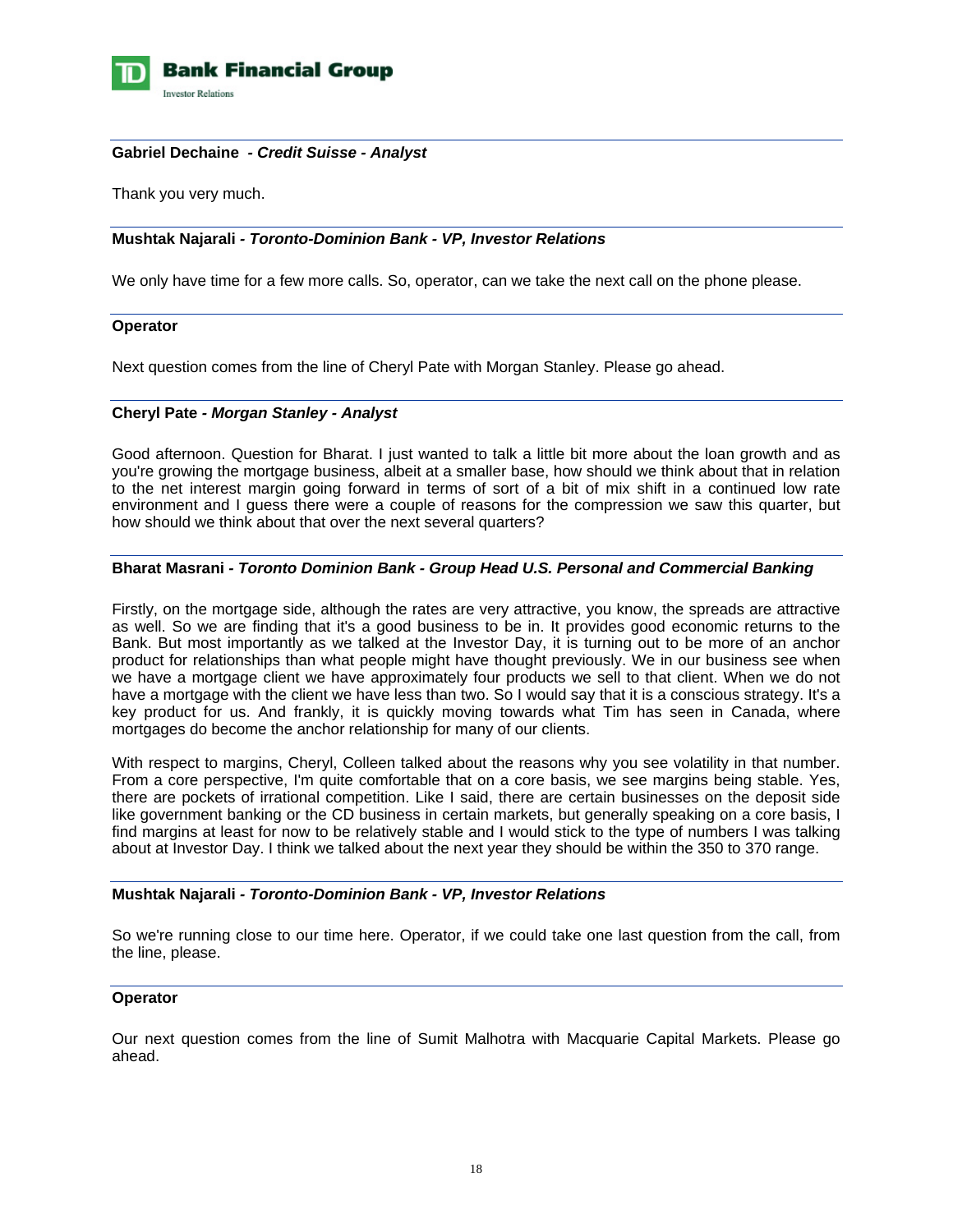

#### **Sumit Malhotra** *- Macquarie Capital Markets - Analyst*

Good afternoon, thanks for taking my call. A two-part question related to market sense of revenue. First for Bob Dorrance. Bob, when I look at 300 million in trading revenue this quarter in what is certainly called a difficult quarter, it still looks a lot better than the average run rate from the pre 2009-2010 period. Given the investments you've made in this business over time, do you think this 300 million is a reasonable run rate? I don't want to talk too much about direct guidance but is there still normalization to be done based on what you saw this quarter or is this a reasonable performance in your mind from what we can expect going forward?

#### **Bob Dorrance** *- Toronto Dominion Bank - Group Head Wholesale Banking*

I'd say that prior to the 2008 period, that 300 million in revenue was kind of the run rate where we were for the couple years prior thereto, so that was 300 a quarter in terms of trading revenue and I would say that we have greater earnings power now or we've made investments in the trading businesses that I think could produce a higher rate, go forward basis in a more normalized market.

#### **Sumit Malhotra** *- Macquarie Capital Markets - Analyst*

Ok, short and sweet. That's great. The second part of it is for Bill Hatanaka. Bill, if I go back to the Wealth Management Investor Day, which I believe was in April, feels like a long time ago, market-wise. I think the numbers highlighted from that session was that you felt the segment could deliver a record earnings performance in 2011. Since then, clearly equity markets have weakened. I think the time line for interest rate hikes or the magnitude of interest rate hikes that we were expecting has probably been pushed out in terms of timing and flows have softened. Do you still think you can deliver a record in 2011?

#### **Bill Hatanaka** *- Toronto-Dominion Bank - Group Head Wealth Management*

We're definitely working towards it. [LAUGHTER] The serious answer is that we are - we think that these markets are - the economy is relatively constructive given our Canadian bias at this point in time. If interest rates stay stable to rising slightly and the economy is stable enough to make sure that the equity markets are relatively strong, we're confident that we can reach that goal.

#### **Sumit Malhotra** *- Macquarie Capital Markets - Analyst*

Thanks for your time.

## **Mushtak Najarali** *- Toronto-Dominion Bank - VP, Investor Relations*

Thanks, Bill. With that, we'll end our Q&A. I know there's still some questions for the folks in the room and I promise the IR folks will follow up with you. With that let me turn it back to Ed for his final remarks. Thank you.

#### **Ed Clark** *- Toronto-Dominion Bank - President and CEO*

Let me start by thanking everyone for bidding up targeted plan numbers for 2011 for each of the participants today. That was extremely helpful and I've noted the numbers that they've given you. Anyway, a quick summary. For us this is a great quarter. I think it really does show the power of our